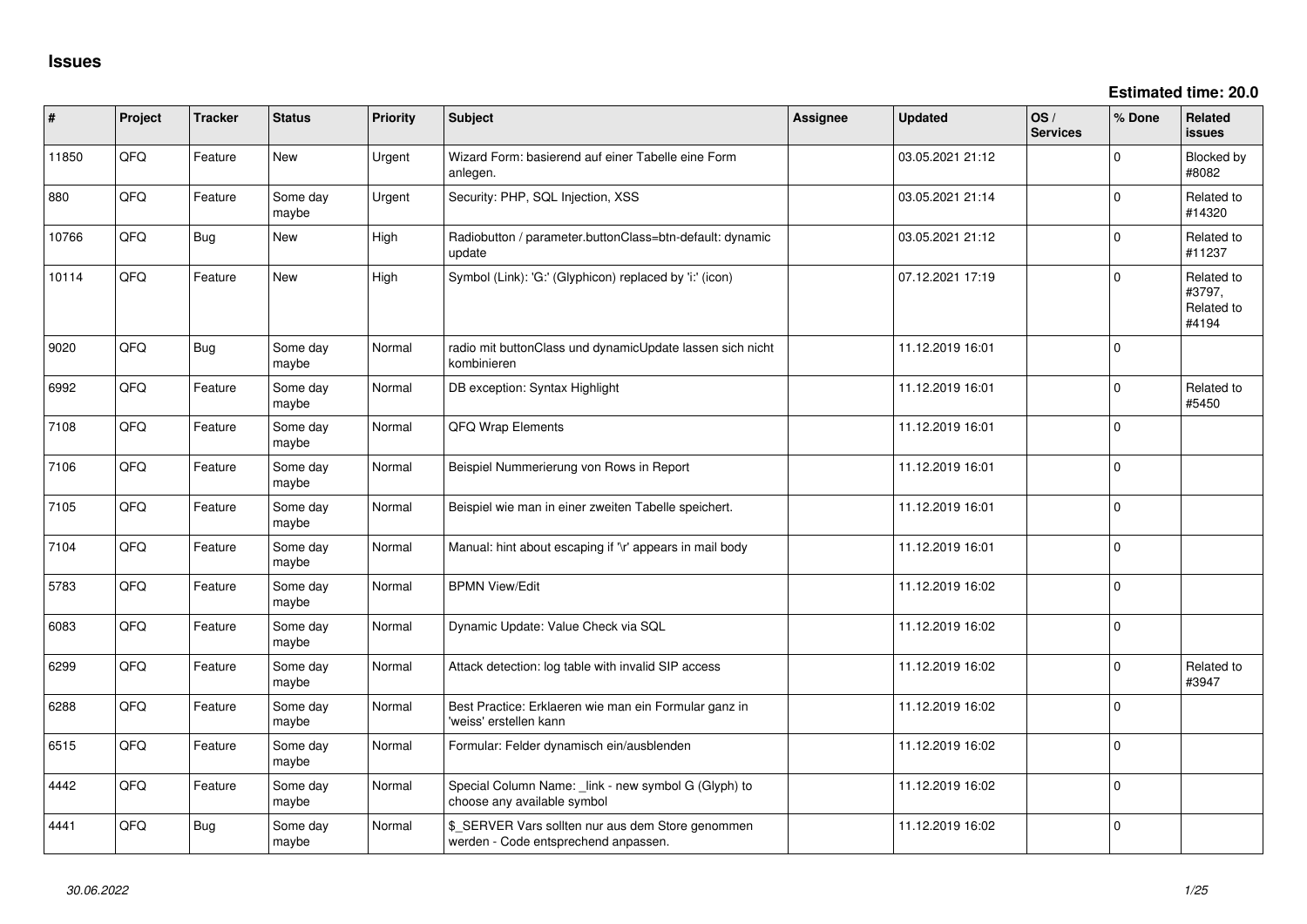| $\vert$ # | Project | <b>Tracker</b> | <b>Status</b>     | <b>Priority</b> | <b>Subject</b>                                                                                                                                           | Assignee | <b>Updated</b>   | OS/<br><b>Services</b> | % Done      | Related<br><b>issues</b> |
|-----------|---------|----------------|-------------------|-----------------|----------------------------------------------------------------------------------------------------------------------------------------------------------|----------|------------------|------------------------|-------------|--------------------------|
| 4440      | QFQ     | Feature        | Some day<br>maybe | Normal          | Manual.rst: explain how to. expand PHP Session to 4h                                                                                                     |          | 11.12.2019 16:02 |                        | $\Omega$    |                          |
| 4444      | QFQ     | Feature        | Some day<br>maybe | Normal          | FE.type=upload: detect mime type                                                                                                                         |          | 11.12.2019 16:02 |                        | $\Omega$    | Related to<br>#4303      |
| 4974      | QFQ     | Feature        | Some day<br>maybe | Normal          | Long polling - inform all listening clients of changes                                                                                                   |          | 11.12.2019 16:02 |                        | $\mathbf 0$ |                          |
| 5160      | QFQ     | Feature        | Some day<br>maybe | Normal          | QFQ collaborative / together.js, ShareJS, y-js, collaborative,                                                                                           |          | 11.12.2019 16:02 |                        | $\Omega$    |                          |
| 5129      | QFQ     | Feature        | Some day<br>maybe | Normal          | Reports: SQL fuer x Achse und y Achse                                                                                                                    |          | 11.12.2019 16:02 |                        | $\mathbf 0$ |                          |
| 3495      | QFQ     | Feature        | Some day<br>maybe | Normal          | Predifined Parameter werden nicht in '+' (add new record)<br>SIP gerendert.                                                                              |          | 11.12.2019 16:02 |                        | $\mathbf 0$ |                          |
| 3617      | QFQ     | Feature        | Some day<br>maybe | Normal          | Load javascripts at bottom                                                                                                                               |          | 11.12.2019 16:02 |                        | $\Omega$    |                          |
| 3646      | QFQ     | Feature        | Some day<br>maybe | Normal          | Moeglichkeit HTML Tags in Reports auszugeben (zu<br>enkodieren: htmlspecialchars)                                                                        |          | 11.12.2019 16:02 |                        | $\Omega$    | Related to<br>#14320     |
| 3879      | QFQ     | Feature        | Some day<br>maybe | Normal          | Form 'FormElement': Beim Feld 'name' rechts in der Notiz<br>einen Link einblenden - a) aktuelle Definition anzeigen, b)<br>Spalte in der Tabelle anlegen |          | 11.12.2019 16:03 |                        | $\Omega$    |                          |
| 3878      | QFQ     | Feature        | Some day<br>maybe | Normal          | Form 'FormElement': Spalte 'name' typeAhead mit<br>Spaltennamen der Primarytable.                                                                        |          | 11.12.2019 16:03 |                        | $\Omega$    |                          |
| 4027      | QFQ     | Feature        | Some day<br>maybe | Normal          | Missing: orange 'check' / 'bullet'                                                                                                                       |          | 11.12.2019 16:03 |                        | $\mathbf 0$ |                          |
| 4138      | QFQ     | <b>Bug</b>     | Some day<br>maybe | Normal          | style fehlt                                                                                                                                              |          | 11.12.2019 16:03 |                        | $\Omega$    |                          |
| 4122      | QFQ     | <b>Bug</b>     | Some day<br>maybe | Normal          | file: Render Mode hat keinen Effekt                                                                                                                      |          | 11.12.2019 16:03 |                        | $\Omega$    |                          |
| 1623      | QFQ     | Feature        | Some day<br>maybe | Normal          | RealURL                                                                                                                                                  |          | 11.12.2019 16:03 |                        | 30          |                          |
| 1510      | QFQ     | Feature        | Some day<br>maybe | Normal          | jquery von google laden, falls das nicht geht lokal                                                                                                      |          | 11.12.2019 16:03 |                        | $\Omega$    |                          |
| 1253      | QFQ     | Feature        | Some day<br>maybe | Normal          | QF: Colorpicker                                                                                                                                          |          | 11.12.2019 16:03 |                        | $\Omega$    |                          |
| 1251      | QFQ     | Feature        | Some day<br>maybe | Normal          | QF: Combo                                                                                                                                                |          | 11.12.2019 16:03 |                        | $\Omega$    |                          |
| 2950      | QFQ     | Feature        | Some day<br>maybe | Normal          | Inhalt QFQ Records als File                                                                                                                              |          | 11.12.2019 16:03 |                        | $\mathbf 0$ |                          |
| 9853      | QFQ     | Feature        | <b>New</b>        | Normal          | Check das SQL / QFQ / Mail Logfile geschrieben wird                                                                                                      |          | 09.01.2020 11:15 |                        | $\Omega$    |                          |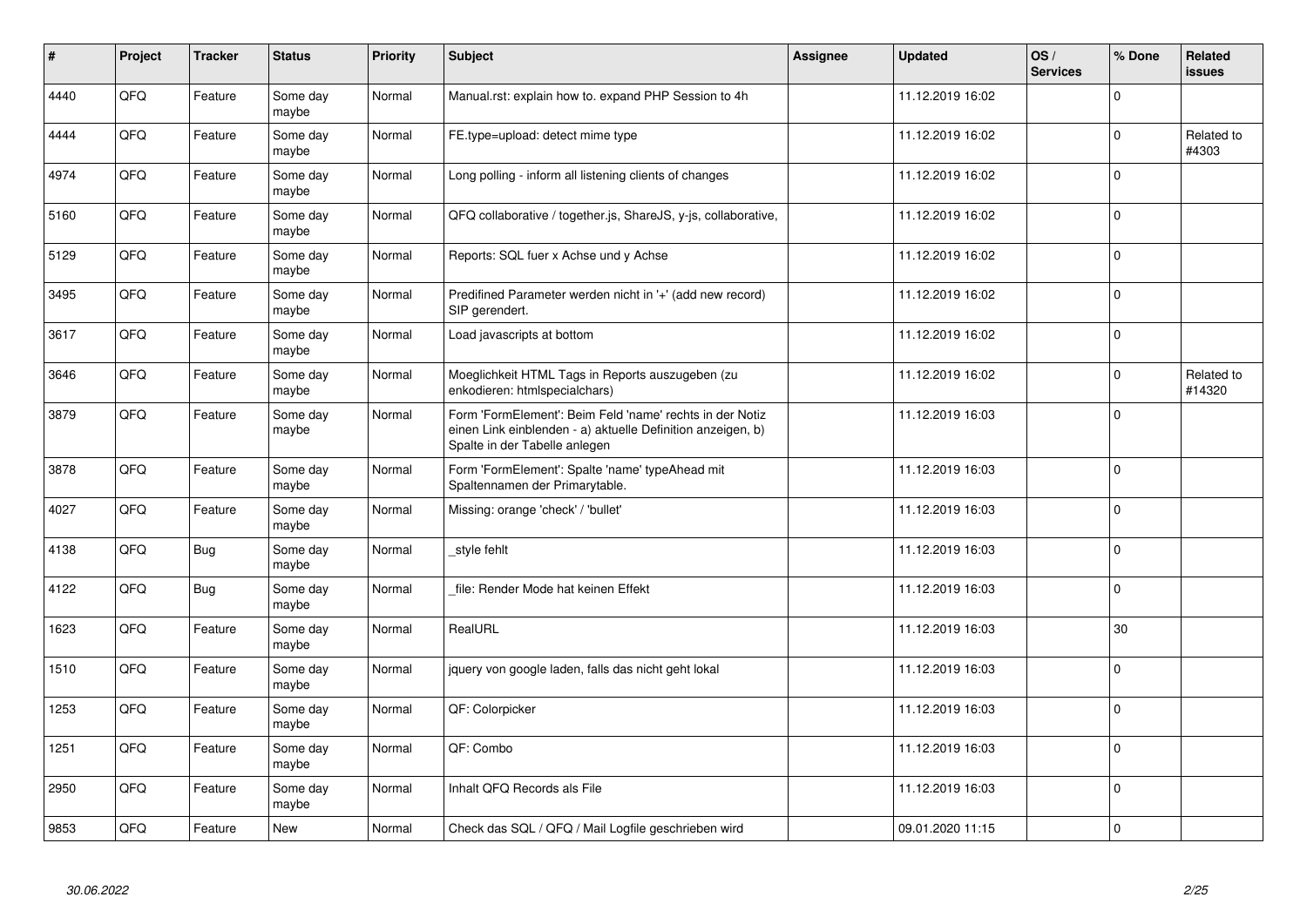| ∦    | Project | <b>Tracker</b> | <b>Status</b>     | <b>Priority</b> | <b>Subject</b>                                                                                               | Assignee | <b>Updated</b>   | OS/<br><b>Services</b> | % Done      | Related<br><b>issues</b>                    |
|------|---------|----------------|-------------------|-----------------|--------------------------------------------------------------------------------------------------------------|----------|------------------|------------------------|-------------|---------------------------------------------|
| 9024 | QFQ     | <b>Bug</b>     | Some day<br>maybe | Normal          | QFQ Einarbeitung                                                                                             |          | 01.02.2020 15:56 |                        | $\mathbf 0$ |                                             |
| 9855 | QFQ     | Bug            | New               | Normal          | <b>Required Check</b>                                                                                        |          | 01.02.2020 15:56 |                        | $\mathbf 0$ |                                             |
| 5877 | QFQ     | Bug            | Some day<br>maybe | Normal          | FE.type=note:bsColumn strange behaviour                                                                      |          | 01.02.2020 23:19 |                        | $\Omega$    |                                             |
| 5805 | QFQ     | Feature        | Some day<br>maybe | Normal          | TypeAHead SQL value instead of key stored                                                                    |          | 01.02.2020 23:19 |                        | $\Omega$    | Related to<br>#5444                         |
| 7100 | QFQ     | Feature        | Some day<br>maybe | Normal          | Download: log access, max downloads, time limit                                                              |          | 01.02.2020 23:19 |                        | $\Omega$    |                                             |
| 6704 | QFQ     | Feature        | Some day<br>maybe | Normal          | Upload Mode: Bilder in Notizen rechts sollen aktuellen<br>Upload repräsentieren.                             |          | 01.02.2020 23:19 |                        | $\Omega$    | Related to<br>#3264                         |
| 6084 | QFQ     | Feature        | Some day<br>maybe | Normal          | New escape type: 'D' - convert date                                                                          |          | 01.02.2020 23:19 |                        | $\Omega$    |                                             |
| 5923 | QFQ     | Feature        | Some day<br>maybe | Normal          | fillStoreSystemBySqlLate                                                                                     |          | 01.02.2020 23:19 |                        | $\Omega$    |                                             |
| 5895 | QFQ     | Feature        | Some day<br>maybe | Normal          | Tutorial: List of all QFQ Features                                                                           |          | 01.02.2020 23:19 |                        | $\Omega$    |                                             |
| 5893 | QFQ     | Feature        | Some day<br>maybe | Normal          | Edit on double-click                                                                                         |          | 01.02.2020 23:19 |                        | $\Omega$    | Related to<br>#5894                         |
| 8056 | QFQ     | Feature        | Some day<br>maybe | Normal          | Termin Organisation (Reservation)                                                                            |          | 01.02.2020 23:19 |                        | $\Omega$    | Related to<br>#8658                         |
| 7921 | QFQ     | Feature        | Some day<br>maybe | Normal          | Rest API Export: URL kuerzer machen                                                                          |          | 01.02.2020 23:19 |                        | $\Omega$    |                                             |
| 7281 | QFQ     | <b>Bug</b>     | Some day<br>maybe | Normal          | Subrecords: on large screen separator line too short                                                         |          | 01.02.2020 23:19 |                        | $\Omega$    |                                             |
| 4439 | QFQ     | Feature        | Some day<br>maybe | Normal          | Log: report all actions fired by an FE Element, incl. the<br>original directive (slaveld, sqllnsert, )       |          | 01.02.2020 23:20 |                        | $\Omega$    | Related to<br>#4432,<br>Related to<br>#5458 |
| 4435 | QFQ     | Feature        | Some day<br>maybe | Normal          | Report: striptags - specify allowed tags                                                                     |          | 01.02.2020 23:20 |                        | $\Omega$    |                                             |
| 4433 | QFQ     | Feature        | Some day<br>maybe | Normal          | Log when SIP will be destroyed by QFQ for any (security)<br>reason                                           |          | 01.02.2020 23:20 |                        | $\Omega$    | Related to<br>#4432.<br>Related to<br>#5458 |
| 1234 | QFQ     | Feature        | Some day<br>maybe | Normal          | QF: Record numbering: Im Grid soll in Spalte 1 optional die<br>laufende Nummer der Records angezeigt werden. |          | 01.02.2020 23:20 |                        | $\Omega$    |                                             |
| 955  | QFQ     | Feature        | Some day<br>maybe | Normal          | QF: Notizen vor/nach dem Form                                                                                |          | 01.02.2020 23:20 |                        | $\Omega$    |                                             |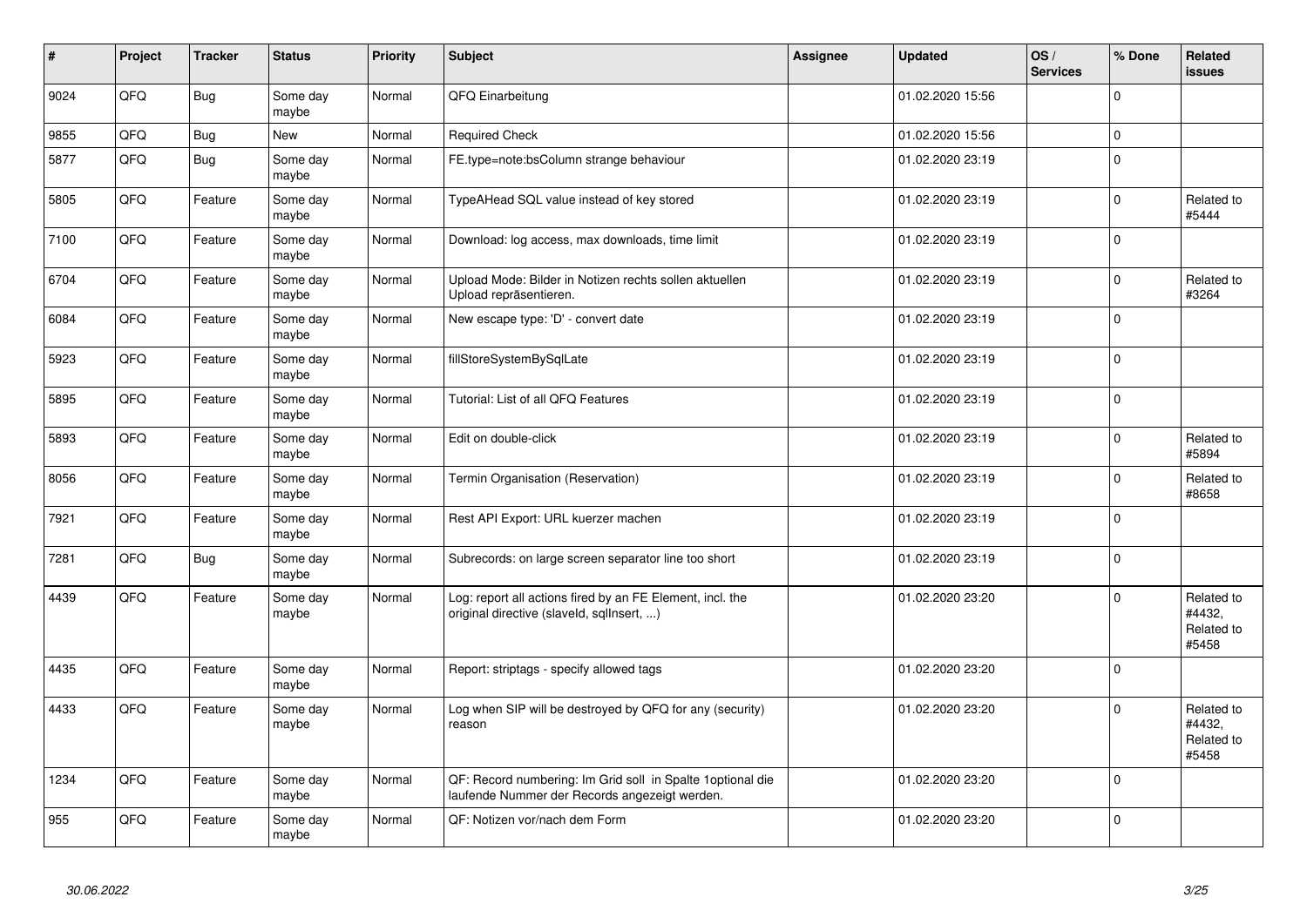| #     | Project | <b>Tracker</b> | <b>Status</b>     | <b>Priority</b> | <b>Subject</b>                                                                                                                                                | <b>Assignee</b> | <b>Updated</b>   | OS/<br><b>Services</b> | % Done      | Related<br><b>issues</b> |
|-------|---------|----------------|-------------------|-----------------|---------------------------------------------------------------------------------------------------------------------------------------------------------------|-----------------|------------------|------------------------|-------------|--------------------------|
| 5455  | QFQ     | Feature        | Some day<br>maybe | Normal          | Mail Redirects grld abhaengig                                                                                                                                 |                 | 01.02.2020 23:20 |                        | $\Omega$    |                          |
| 5342  | QFQ     | Feature        | Some day<br>maybe | Normal          | link - with HTML Attributes                                                                                                                                   |                 | 01.02.2020 23:20 |                        | $\Omega$    | Related to<br>#14077     |
| 4816  | QFQ     | Feature        | Some day<br>maybe | Normal          | Templates for QFQ Reports (Tables, Radios, )                                                                                                                  |                 | 01.02.2020 23:20 |                        | $\Omega$    |                          |
| 7402  | QFQ     | <b>Bug</b>     | Some day<br>maybe | Normal          | thumbnail cache: outdated picture when permission denied<br>and permission resolved.                                                                          |                 | 01.02.2020 23:20 |                        | $\mathbf 0$ |                          |
| 7101  | QFQ     | Bug            | Some day<br>maybe | Normal          | 'form' in SIP and 'report' - breaks                                                                                                                           |                 | 01.02.2020 23:20 |                        | $\Omega$    |                          |
| 5851  | QFQ     | Feature        | Some day<br>mavbe | Normal          | Queue System implementieren: MQTT, RabbitMQ                                                                                                                   |                 | 01.02.2020 23:20 |                        | $\Omega$    | Related to<br>#5715      |
| 5850  | QFQ     | Feature        | Some day<br>maybe | Normal          | Deployment: In QFQ Doc best practice fuer zeitgemaesses<br>Deployment beschreiben                                                                             |                 | 01.02.2020 23:20 |                        | $\Omega$    |                          |
| 4443  | QFQ     | Feature        | Some day<br>maybe | Normal          | Form: multiple secondary tables                                                                                                                               |                 | 01.02.2020 23:20 |                        | $\Omega$    |                          |
| 4640  | QFQ     | Feature        | Some day<br>maybe | Normal          | <b>Rename System Forms</b>                                                                                                                                    |                 | 01.02.2020 23:20 |                        | $\Omega$    |                          |
| 4627  | QFQ     | Feature        | Some day<br>maybe | Normal          | dbupdate: all tables - check 'create', 'modified' if it is possible<br>to change to default 'CURRENT_TIMESTAMP' and modified<br>'ON UPDATE CURRENT_TIMESTAMP' |                 | 01.02.2020 23:20 |                        | $\mathbf 0$ |                          |
| 4626  | QFQ     | Feature        | Some day<br>maybe | Normal          | Mobile View: 'classBody=qfq-form-right' makes no sense                                                                                                        |                 | 01.02.2020 23:20 |                        | $\Omega$    |                          |
| 4551  | QFQ     | Feature        | Some day<br>maybe | Normal          | Set 'pills' via dynamicUpdate to show/hide/disabled                                                                                                           |                 | 01.02.2020 23:20 |                        | $\Omega$    | Related to<br>#3752      |
| 4546  | QFQ     | <b>Bug</b>     | Some day<br>maybe | Normal          | NH: SIP storage is destroyed                                                                                                                                  |                 | 01.02.2020 23:20 |                        | $\mathbf 0$ |                          |
| 4536  | QFQ     | Feature        | Some day<br>maybe | Normal          | FE upload: problem with delete if mutliple uploads an<br>FE.name="                                                                                            |                 | 01.02.2020 23:20 |                        | $\Omega$    |                          |
| 4446  | QFQ     | Feature        | Some day<br>maybe | Normal          | New FE get same feldContainerId as last modifed FE                                                                                                            |                 | 01.02.2020 23:20 |                        | $\Omega$    |                          |
| 5892  | QFQ     | Feature        | Some day<br>maybe | Normal          | QFQ should use T3 API to manipulate FE GROUP<br>membership                                                                                                    |                 | 01.02.2020 23:20 |                        | $\mathbf 0$ |                          |
| 5452  | QFQ     | Feature        | Some day<br>maybe | Normal          | Thumbnails from PDF: bad quality                                                                                                                              |                 | 01.02.2020 23:20 |                        | $\Omega$    |                          |
| 4719  | QFQ     | Feature        | Some day<br>maybe | Normal          | Custom Message in Client in case of 'Browser tab close,<br>modification will be lost'                                                                         |                 | 01.02.2020 23:20 |                        | $\Omega$    |                          |
| 10324 | QFQ     | <b>Bug</b>     | New               | Normal          | Excel Export mit Template funktioniert nur, wenn Template<br>vor uid kommt                                                                                    |                 | 30.03.2020 11:20 |                        | $\Omega$    | Related to<br>#10257     |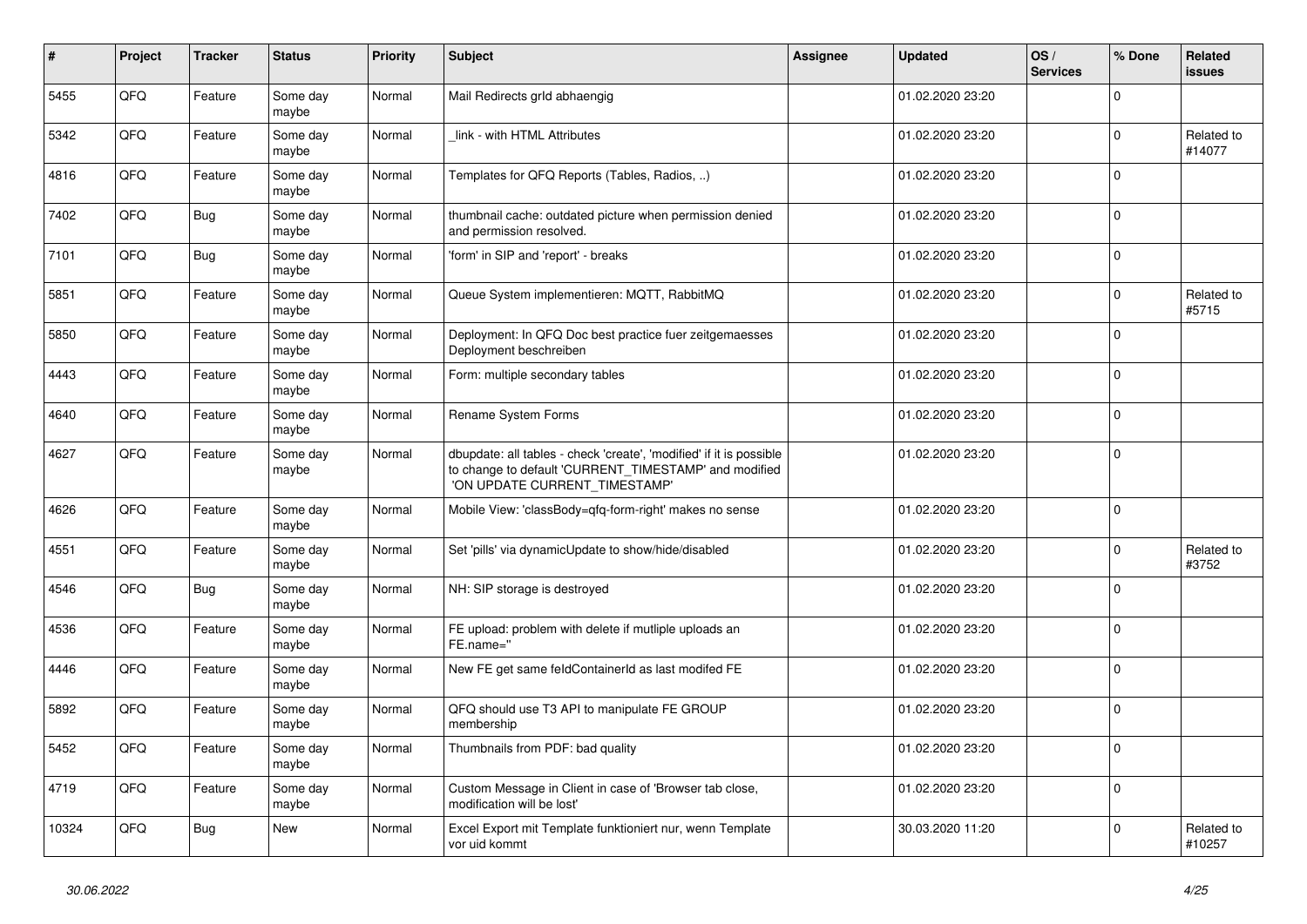| $\pmb{\#}$ | Project | <b>Tracker</b> | <b>Status</b>     | <b>Priority</b> | <b>Subject</b>                                                     | <b>Assignee</b> | <b>Updated</b>   | OS/<br><b>Services</b> | % Done      | Related<br>issues    |
|------------|---------|----------------|-------------------|-----------------|--------------------------------------------------------------------|-----------------|------------------|------------------------|-------------|----------------------|
| 10384      | QFQ     | Feature        | <b>New</b>        | Normal          | Parameter Exchange QFQ Instances                                   |                 | 07.05.2020 09:38 |                        | $\Omega$    |                      |
| 10738      | QFQ     | Feature        | Some day<br>maybe | Normal          | CORS headers for external API requests                             |                 | 10.06.2020 14:00 |                        | $\Omega$    |                      |
| 10763      | QFQ     | Feature        | <b>New</b>        | Normal          | form accessed and submitted despite logout?                        |                 | 16.06.2020 11:43 |                        | $\Omega$    |                      |
| 10874      | QFQ     | Feature        | <b>New</b>        | Normal          | Erstellen eines Foreign Keys in der Tabelle "FormElement"          |                 | 13.07.2020 10:11 |                        | $\Omega$    |                      |
| 10890      | QFQ     | <b>Bug</b>     | <b>New</b>        | Normal          | AutoCron hangs                                                     |                 | 20.07.2020 13:56 |                        | $\Omega$    |                      |
| 10759      | QFQ     | Bug            | <b>New</b>        | Normal          | emptyMeansNull - Feld falsch aktualisiert                          |                 | 12.11.2020 23:45 |                        | $\Omega$    |                      |
| 11522      | QFQ     | <b>Bug</b>     | <b>New</b>        | Normal          | Aus/Einblenden von Reitern                                         |                 | 13.11.2020 14:58 |                        | $\mathbf 0$ |                      |
| 11535      | QFQ     | Feature        | <b>New</b>        | Normal          | Ability to create SQL columns in frontend QFQ forms                |                 | 17.11.2020 12:11 |                        | $\mathbf 0$ |                      |
| 11534      | QFQ     | Feature        | <b>New</b>        | Normal          | Report: Action on selected rows - Table batchprocessing<br>feature |                 | 18.11.2020 08:15 |                        | $\mathbf 0$ |                      |
| 11715      | QFQ     | Bug            | New               | Normal          | acceptZeroAsRequired and requiredOffButMark do not<br>coincide     |                 | 08.12.2020 12:13 |                        | $\Omega$    |                      |
| 11716      | QFQ     | Feature        | <b>New</b>        | Normal          | Form an beliebiger Stelle im Report anzeigen                       |                 | 09.12.2020 09:47 |                        | $\mathbf 0$ |                      |
| 9126       | QFQ     | <b>Bug</b>     | Some day<br>maybe | Normal          | hidden Form elements are present in page source                    |                 | 02.01.2021 18:41 |                        | $\Omega$    |                      |
| 3880       | QFQ     | Feature        | Some day<br>maybe | Normal          | Form 'Form': anlegen einer Tabelle                                 |                 | 14.01.2021 10:12 |                        | $\Omega$    |                      |
| 7229       | QFQ     | Feature        | Some day<br>maybe | Normal          | New FormElement.type: Button                                       |                 | 01.02.2021 12:32 |                        | $\Omega$    |                      |
| 12038      | QFQ     | Feature        | New               | Normal          | a) STORE_VAR: filenameOnlyStripUniq, b) SP:<br>QSTRIPUNIQ()        |                 | 17.02.2021 23:55 |                        | $\Omega$    |                      |
| 12039      | QFQ     | Feature        | <b>New</b>        | Normal          | Missing htmlSpecialChar() in pre processing on form submit         |                 | 18.02.2021 00:09 |                        | $\Omega$    | Related to<br>#14320 |
| 12135      | QFQ     | Feature        | <b>New</b>        | Normal          | Subrecord: Notiz                                                   |                 | 24.04.2021 16:58 |                        | $\mathbf 0$ |                      |
| 7278       | QFQ     | Feature        | Some day<br>maybe | Normal          | Form: Wert vordefinieren der immer gesetzt wird                    |                 | 02.05.2021 09:27 |                        | $\Omega$    |                      |
| 12156      | QFQ     | Feature        | New               | Normal          | Form: Optional disable 'leave page'                                |                 | 03.05.2021 20:45 |                        | $\mathbf 0$ |                      |
| 4194       | QFQ     | Feature        | In Progress       | Normal          | Bootstrap 4 ist jetzt offiziel                                     |                 | 03.05.2021 20:47 |                        | $\Omega$    | Related to<br>#10114 |
| 10345      | QFQ     | Feature        | New               | Normal          | Templates - Patterns QFQ Style                                     |                 | 03.05.2021 21:01 |                        | $\Omega$    | Related to<br>#10713 |
| 4445       | QFQ     | Feature        | Some day<br>maybe | Normal          | template group: Option to simulate fieldset                        |                 | 28.06.2021 14:11 |                        | $\mathbf 0$ |                      |
| 3567       | QFQ     | Feature        | Some day<br>maybe | Low             | 'Save', 'Close', 'New' als FormElement                             |                 | 11.12.2019 16:02 |                        | $\Omega$    |                      |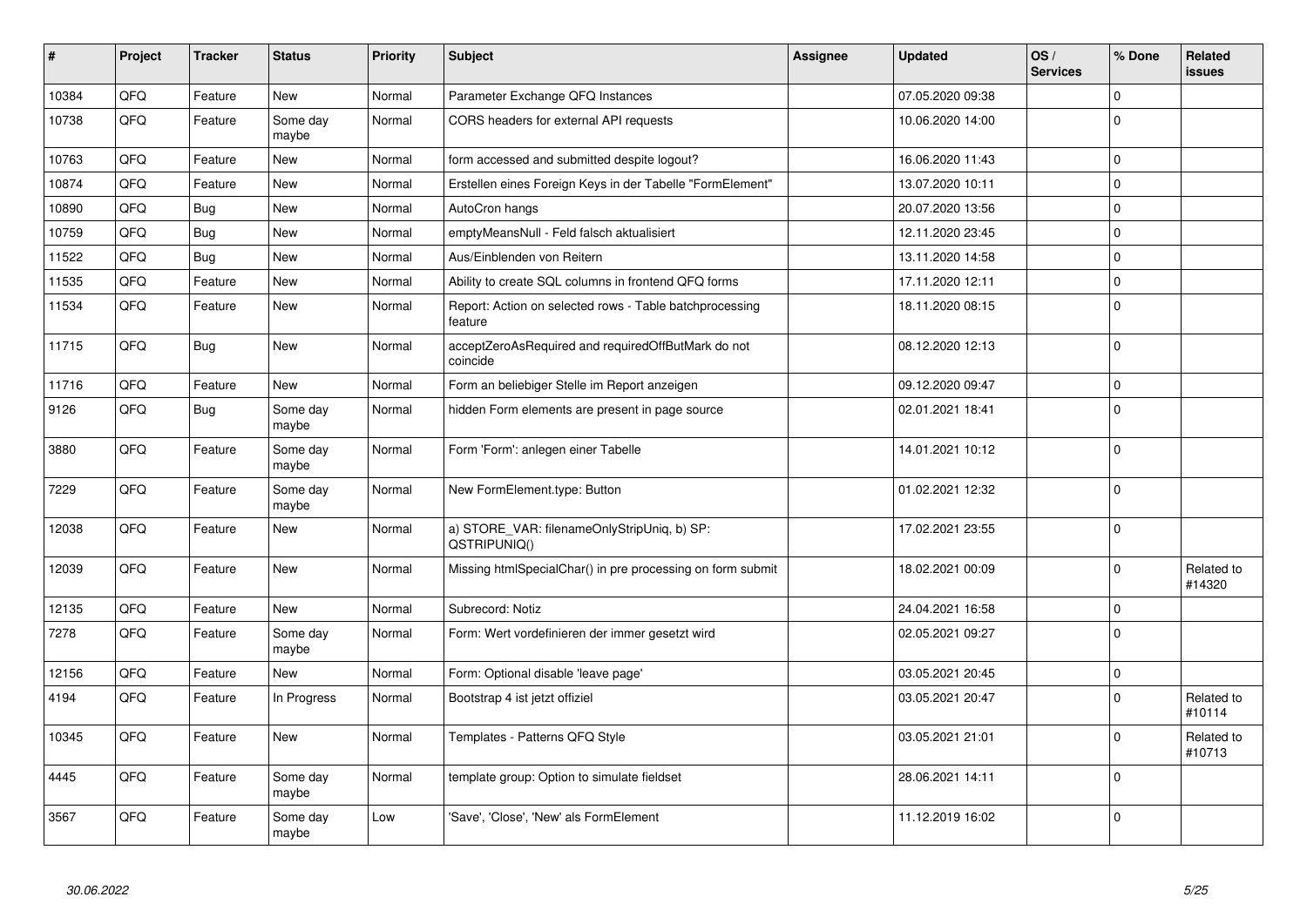| #     | Project | <b>Tracker</b> | <b>Status</b>     | <b>Priority</b> | Subject                                                                                                                                                  | <b>Assignee</b> | <b>Updated</b>   | OS/<br><b>Services</b> | % Done         | Related<br>issues    |
|-------|---------|----------------|-------------------|-----------------|----------------------------------------------------------------------------------------------------------------------------------------------------------|-----------------|------------------|------------------------|----------------|----------------------|
| 11195 | QFQ     | Bug            | <b>New</b>        | Low             | Dynamic Update: Note not updated if new text is empty<br>(v20.4)                                                                                         |                 | 25.09.2020 11:14 |                        | $\Omega$       |                      |
| 14185 | QFQ     | Feature        | <b>New</b>        | Normal          | External/Autocron.php - better suitable directory                                                                                                        | Support: System | 28.05.2022 11:03 |                        | $\mathbf 0$    |                      |
| 11237 | QFQ     | Bug            | <b>New</b>        | High            | Radiobutton / parameter.buttonClass= btn-default - kein dirty<br>Trigger                                                                                 | Benjamin Baer   | 03.05.2021 21:12 |                        | $\Omega$       | Related to<br>#10766 |
| 11057 | QFQ     | <b>Bug</b>     | New               | High            | Checkboxes ohne span.checkmark im Report werden<br>ausgeblendet                                                                                          | Benjamin Baer   | 03.05.2021 21:12 |                        | $\Omega$       | Related to<br>#11039 |
| 9548  | QFQ     | Feature        | Feedback          | High            | FormElement: Pattern mismatch - optional report only on<br>focus lost                                                                                    | Benjamin Baer   | 03.05.2021 21:14 |                        | $\Omega$       |                      |
| 7602  | QFQ     | Feature        | ToDo              | High            | Multi Select: with checkboxes                                                                                                                            | Benjamin Baer   | 22.03.2022 09:07 |                        | $\Omega$       |                      |
| 4420  | QFQ     | Feature        | Some day<br>maybe | Normal          | Client: Local Storage - store the changes of a form, local in<br>the browser.                                                                            | Benjamin Baer   | 11.12.2019 16:02 |                        | 0              |                      |
| 3415  | QFQ     | Feature        | Some day<br>maybe | Normal          | FE Login Box Templatefile                                                                                                                                | Benjamin Baer   | 11.12.2019 16:02 |                        | $\Omega$       |                      |
| 3692  | QFQ     | Feature        | Some day<br>maybe | Normal          | QFQ Webseite                                                                                                                                             | Benjamin Baer   | 11.12.2019 16:02 |                        | $\Omega$       | Related to<br>#5033  |
| 2063  | QFQ     | <b>Bug</b>     | Some day<br>maybe | Normal          | Pills auf 'inaktiv' setzen falls keine Element auf dem Pill<br>sichtbar sind.                                                                            | Benjamin Baer   | 11.12.2019 16:03 |                        | $\Omega$       | Related to<br>#3752  |
| 9898  | QFQ     | <b>Bug</b>     | Feedback          | Normal          | Formular trotz Timeout gespeichert                                                                                                                       | Benjamin Baer   | 01.02.2020 15:56 |                        | $\Omega$       |                      |
| 9535  | QFQ     | <b>Bug</b>     | Feedback          | Normal          | Report:  AS '_vertical' - column to wide - vertical >> rot45,<br>rot <sub>90</sub>                                                                       | Benjamin Baer   | 01.02.2020 15:56 |                        | 0              |                      |
| 5389  | QFQ     | Feature        | Some day<br>maybe | Normal          | QFQ Design: Multline label / note                                                                                                                        | Benjamin Baer   | 01.02.2020 23:19 |                        | $\Omega$       |                      |
| 8522  | QFQ     | Feature        | Some day<br>maybe | Normal          | build QFQ - npm warnings                                                                                                                                 | Benjamin Baer   | 01.02.2020 23:19 |                        | 50             |                      |
| 4454  | QFQ     | Bug            | Some day<br>maybe | Normal          | Required Elements: multiple elements in a row - whole row<br>marked if only one input is empty.                                                          | Benjamin Baer   | 01.02.2020 23:20 |                        | $\Omega$       |                      |
| 4398  | QFQ     | <b>Bug</b>     | Some day<br>maybe | Normal          | Typeahead: mouse click in a prefilled input opens a single<br>item dropdown with the current value - click on it seems to<br>set the value, not the key. | Benjamin Baer   | 01.02.2020 23:20 |                        | $\Omega$       | Related to<br>#4457  |
| 5024  | QFQ     | Feature        | Some day<br>maybe | Normal          | Fabric: Generate PDF with edits                                                                                                                          | Benjamin Baer   | 01.02.2020 23:20 |                        | $\overline{0}$ | Related to<br>#10704 |
| 6972  | QFQ     | Feature        | Some day<br>maybe | Normal          | Fabric Clipboard / cross browser tab                                                                                                                     | Benjamin Baer   | 01.02.2020 23:21 |                        | U              |                      |
| 6970  | QFQ     | Feature        | Some day<br>maybe | Normal          | tablesorter: default fuer 'sortReset' aendern von 'Ctrl' zu 'Alt'                                                                                        | Benjamin Baer   | 01.02.2020 23:21 |                        | 0              |                      |
| 7730  | QFQ     | Feature        | Priorize          | Normal          | SELECT Box: title in between                                                                                                                             | Benjamin Baer   | 01.02.2020 23:22 |                        | $\mathbf 0$    |                      |
| 9130  | QFQ     | Feature        | Some day<br>maybe | Normal          | tablesorter: Automatic Row numbering / Zeilenummer                                                                                                       | Benjamin Baer   | 01.02.2020 23:22 |                        | 0              |                      |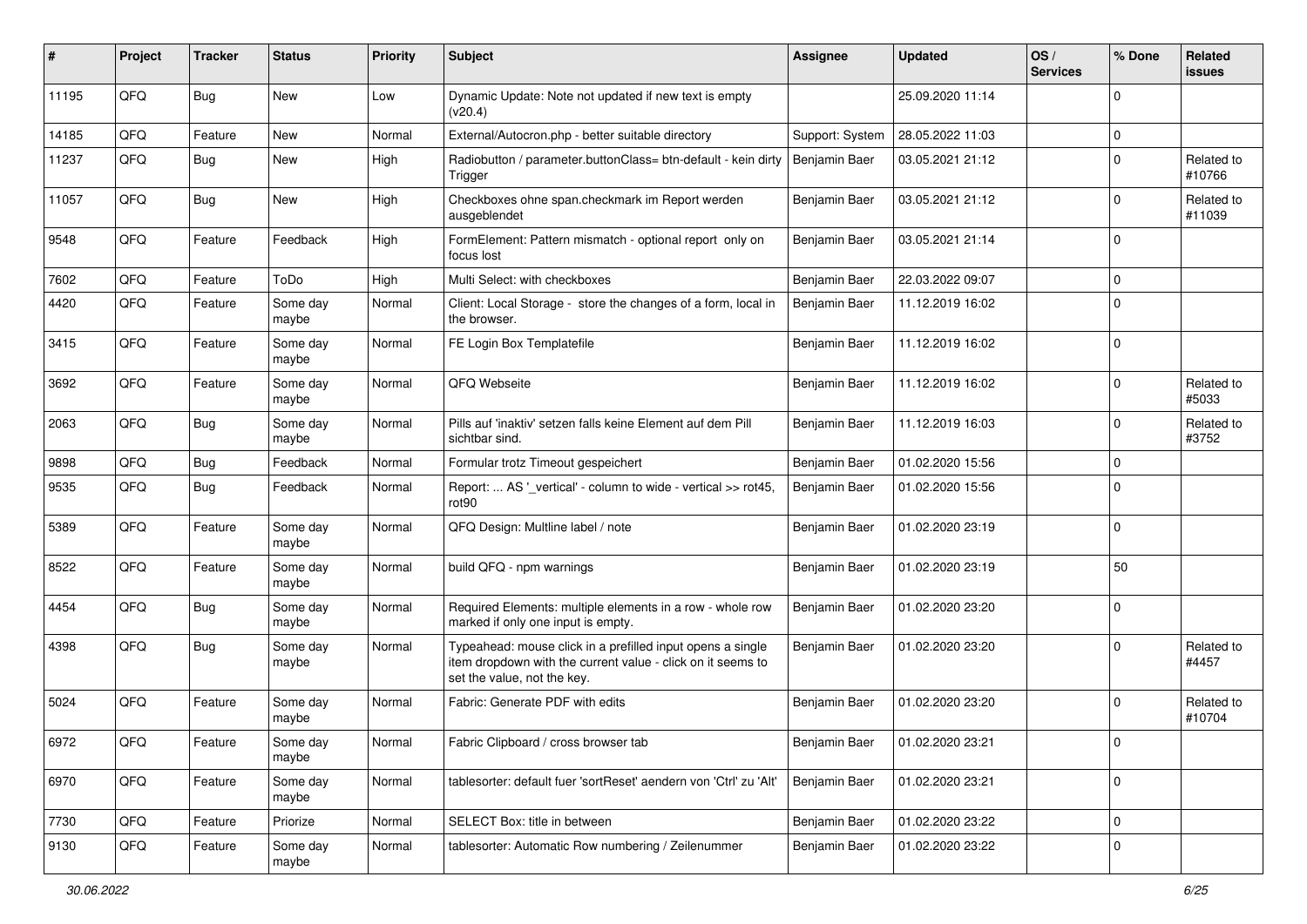| #     | Project | <b>Tracker</b> | <b>Status</b>     | <b>Priority</b> | Subject                                                                                             | Assignee             | <b>Updated</b>   | OS/<br><b>Services</b> | % Done      | Related<br>issues                                                      |
|-------|---------|----------------|-------------------|-----------------|-----------------------------------------------------------------------------------------------------|----------------------|------------------|------------------------|-------------|------------------------------------------------------------------------|
| 10003 | QFQ     | Feature        | Priorize          | Normal          | fieldset: stronger visualize group                                                                  | Benjamin Baer        | 12.02.2020 08:13 |                        | 0           |                                                                        |
| 9135  | QFQ     | Feature        | Priorize          | Normal          | Progress Bar generic / replace old hourglass download<br>popup                                      | Benjamin Baer        | 03.01.2022 07:43 |                        | 0           |                                                                        |
| 7965  | QFQ     | Feature        | Priorize          | Normal          | Input type 'text' with visual format - currency                                                     | Benjamin Baer        | 03.01.2022 07:45 |                        | $\mathbf 0$ |                                                                        |
| 4457  | QFQ     | <b>Bug</b>     | Priorize          | Normal          | typeahead: pressing return to select an item, saves the form<br>and closes the form.                | Benjamin Baer        | 03.01.2022 08:01 |                        | 0           | Related to<br>#4398                                                    |
| 6566  | QFQ     | <b>Bug</b>     | Priorize          | Normal          | Link Function 'delete': provided parameter missing on page<br>reload                                | Benjamin Baer        | 03.01.2022 08:08 |                        | $\mathbf 0$ |                                                                        |
| 2665  | QFQ     | Bug            | Priorize          | Normal          | Dynamic Update funktioniert nicht, wenn beim<br>entsprechenden FormElement eine size angegeben ist. | Benjamin Baer        | 03.01.2022 08:12 |                        | 30          |                                                                        |
| 6870  | QFQ     | Feature        | Priorize          | Normal          | Click on '_link' triggers an API call                                                               | Benjamin Baer        | 03.01.2022 08:25 |                        | $\mathbf 0$ |                                                                        |
| 12476 | QFQ     | Feature        | <b>New</b>        | Normal          | clearMe: a) should trigger 'dirty', b) sticky on textarea resize                                    | Benjamin Baer        | 04.01.2022 08:40 |                        | 0           | Related to<br>#9528                                                    |
| 13647 | QFQ     | Bug            | <b>New</b>        | Normal          | Autofocus funktioniert nicht auf Chrome                                                             | Benjamin Baer        | 19.03.2022 17:44 |                        | $\Omega$    |                                                                        |
| 13528 | QFQ     | Bug            | <b>New</b>        | Normal          | qfq.io > releases: es wird kein neues Release angelegt                                              | Benjamin Baer        | 19.03.2022 17:46 |                        | $\mathbf 0$ |                                                                        |
| 12556 | QFQ     | Feature        | New               | Normal          | Pills Title: colored = static or dynamic on allrequiredgiven                                        | Benjamin Baer        | 19.03.2022 17:49 |                        | 0           |                                                                        |
| 5366  | QFQ     | Feature        | Priorize          | Normal          | Saving with keyboard shortcuts                                                                      | Benjamin Baer        | 21.03.2022 09:47 |                        | $\Omega$    |                                                                        |
| 6224  | QFQ     | Feature        | Priorize          | Normal          | Dynamic update: fade in/out fields                                                                  | Benjamin Baer        | 21.03.2022 09:50 |                        | $\Omega$    |                                                                        |
| 5562  | QFQ     | Feature        | Priorize          | Normal          | Drag'n'Drop fuer Uploads                                                                            | <b>Benjamin Baer</b> | 21.03.2022 09:52 |                        | $\Omega$    | Related to<br>#9706                                                    |
| 6801  | QFQ     | Feature        | Priorize          | Normal          | Fabric: Maximize / FullIscreen                                                                      | Benjamin Baer        | 21.03.2022 09:56 |                        | 0           |                                                                        |
| 6140  | QFQ     | Bug            | Priorize          | Normal          | QFQ DnD Sort: Locked fields                                                                         | Benjamin Baer        | 21.03.2022 09:56 |                        | $\mathbf 0$ |                                                                        |
| 12490 | QFQ     | Feature        | New               | Normal          | Loading Plugins in QFQ - see what tinymce does. (lazy<br>loading)                                   | Benjamin Baer        | 08.06.2022 10:37 |                        | $\Omega$    | Related to<br>#12611,<br>Related to<br>#10013,<br>Related to<br>#7732  |
| 7732  | QFQ     | Feature        | Some day<br>maybe | Normal          | Javascript: Lazy Loading der add on libs                                                            | Benjamin Baer        | 08.06.2022 10:38 |                        | $\Omega$    | Related to<br>#12611,<br>Related to<br>#12490,<br>Related to<br>#10013 |
| 12468 | QFQ     | <b>Bug</b>     | New               | Urgent          | Form: update Form.title after save                                                                  | Carsten Rose         | 03.05.2021 21:12 |                        | $\mathbf 0$ |                                                                        |
| 9534  | QFQ     | Bug            | Priorize          | Urgent          | FE.type=upload: 'Unknown Mode: ID"                                                                  | Carsten Rose         | 03.05.2021 21:14 |                        | $\Omega$    | Related to<br>#9532                                                    |
| 9173  | QFQ     | <b>Bug</b>     | Priorize          | Urgent          | Stale Record Lock: Firefox                                                                          | Carsten Rose         | 03.05.2021 21:14 |                        | $\Omega$    | Related to<br>#9789                                                    |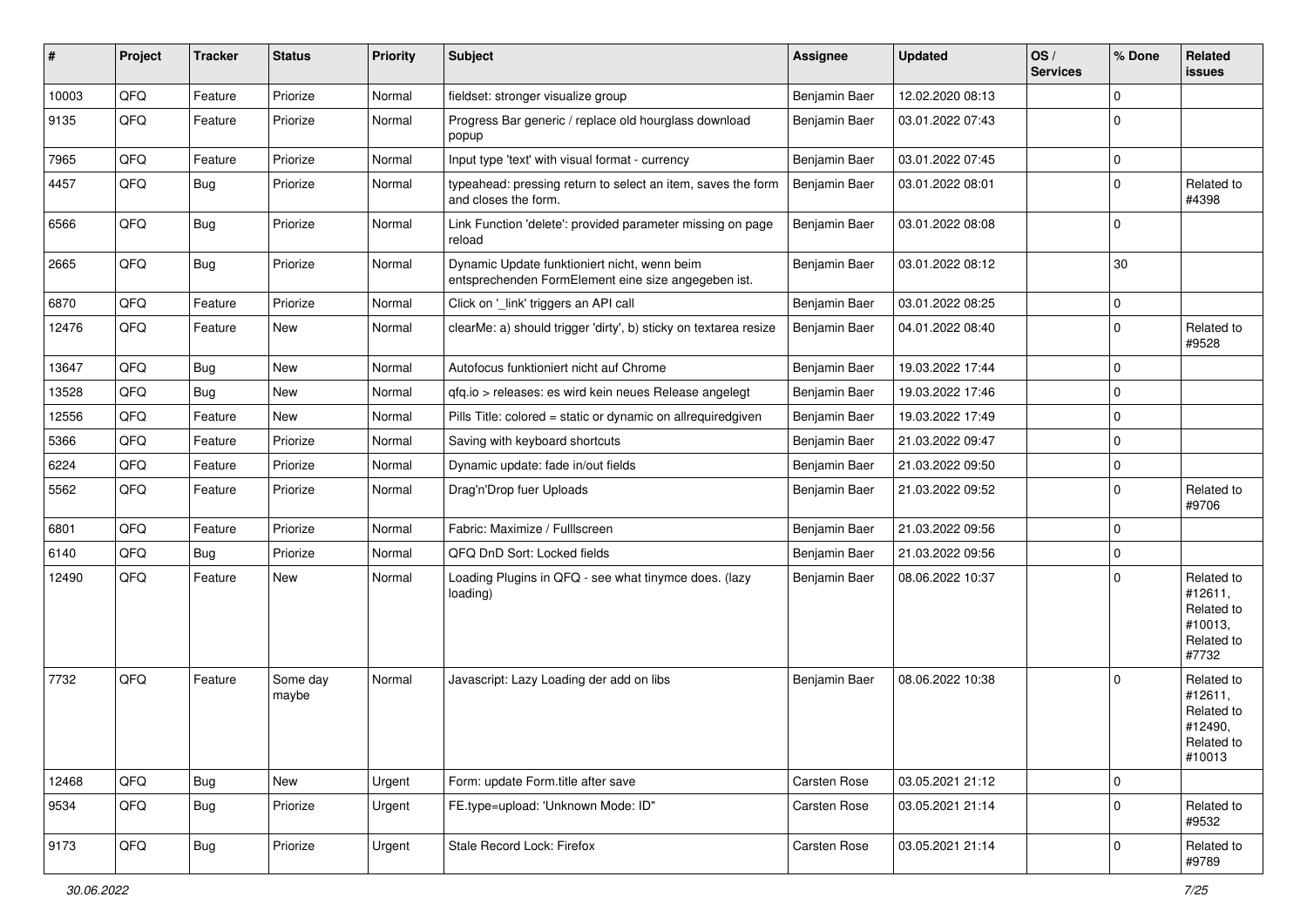| #     | Project | <b>Tracker</b> | <b>Status</b>     | <b>Priority</b> | Subject                                                                                                | <b>Assignee</b>     | <b>Updated</b>   | OS/<br><b>Services</b> | % Done      | Related<br>issues                            |
|-------|---------|----------------|-------------------|-----------------|--------------------------------------------------------------------------------------------------------|---------------------|------------------|------------------------|-------------|----------------------------------------------|
| 12545 | QFQ     | <b>Bug</b>     | New               | Urgent          | sql.log not created / updated                                                                          | Carsten Rose        | 14.12.2021 16:02 |                        | $\mathbf 0$ |                                              |
| 10640 | QFQ     | <b>Bug</b>     | <b>New</b>        | High            | TypeAhead Tag: FE editierbar trotz readOnly                                                            | Carsten Rose        | 03.05.2021 21:12 |                        | $\mathbf 0$ | Related to<br>#7795                          |
| 10508 | QFQ     | Bug            | <b>New</b>        | High            | Multi Form broken on Multi DB Instance                                                                 | Carsten Rose        | 03.05.2021 21:12 |                        | $\mathbf 0$ |                                              |
| 10506 | QFQ     | <b>Bug</b>     | New               | High            | Template Group broken on MultiDB instance                                                              | Carsten Rose        | 03.05.2021 21:12 |                        | $\mathbf 0$ | Related to<br>#10505                         |
| 10081 | QFQ     | <b>Bug</b>     | New               | High            | Stale record lock after 'forbidden' character                                                          | Carsten Rose        | 03.05.2021 21:12 |                        | $\Omega$    | Related to<br>#10082,<br>Related to<br>#9789 |
| 3848  | QFQ     | Feature        | Some day<br>maybe | High            | Antivirus check fuer Upload files in qfq?                                                              | Carsten Rose        | 03.05.2021 21:14 |                        | $\Omega$    | Related to<br>#4131                          |
| 3727  | QFQ     | Feature        | <b>New</b>        | High            | Security: Session Hijacking erschweren                                                                 | Carsten Rose        | 03.05.2021 21:14 |                        | $\mathbf 0$ |                                              |
| 3570  | QFQ     | Bug            | Some day<br>maybe | High            | Formular mit prmitnew permitEdit=Always wird nicht<br>aufgerufen (ist leer)                            | Carsten Rose        | 03.05.2021 21:14 |                        | $\mathbf 0$ |                                              |
| 3109  | QFQ     | <b>Bug</b>     | Some day<br>maybe | High            | RealUrl: Links werden nicht korrekt gerendert                                                          | Carsten Rose        | 03.05.2021 21:14 |                        | $\mathbf 0$ |                                              |
| 3061  | QFQ     | <b>Bug</b>     | Some day<br>maybe | High            | winstitute: mysql connection durcheinander - nmhp17<br>(ag7)/QFQ arbeitet mit DB/Tabellen von biostat. | Carsten Rose        | 03.05.2021 21:14 |                        | $\mathbf 0$ |                                              |
| 7650  | QFQ     | <b>Bug</b>     | New               | High            | Optional do not show 'required' sign on FormElement                                                    | Carsten Rose        | 03.05.2021 21:14 |                        | $\mathbf 0$ |                                              |
| 5715  | QFQ     | Feature        | New               | High            | PDF Caching                                                                                            | Carsten Rose        | 03.05.2021 21:14 |                        | $\mathbf 0$ | Related to<br>#5851,<br>Related to<br>#6357  |
| 5459  | QFQ     | <b>Bug</b>     | New               | High            | Multi DB: spread system tables between 'QFQ' and<br>'Data'-DB                                          | Carsten Rose        | 03.05.2021 21:14 |                        | $\Omega$    | Related to<br>#4720                          |
| 5221  | QFQ     | Bug            | New               | High            | Download Dialog: Bleibt stehen in FF wenn Datei<br>automatisch gespeichert wird.                       | Carsten Rose        | 03.05.2021 21:14 |                        | $\mathbf 0$ |                                              |
| 4279  | QFQ     | <b>Bug</b>     | Some day<br>maybe | High            | config.linkVars lost                                                                                   | Carsten Rose        | 03.05.2021 21:14 |                        | $\mathbf 0$ |                                              |
| 4258  | QFQ     | Feature        | Some day<br>maybe | High            | System Defaults: Forms                                                                                 | Carsten Rose        | 03.05.2021 21:14 |                        | $\mathbf 0$ |                                              |
| 3990  | QFQ     | Feature        | Some day<br>maybe | High            | custom class definition: add space automatically                                                       | Carsten Rose        | 03.05.2021 21:14 |                        | $\mathbf 0$ |                                              |
| 3967  | QFQ     | Feature        | Some day<br>maybe | High            | Report: Checkbox, Radio, Dropdown, Input welches ohne<br>Submit funktioniert - 'Inline-Form'           | Carsten Rose        | 03.05.2021 21:14 |                        | $\mathbf 0$ |                                              |
| 8962  | QFQ     | Feature        | New               | High            | allow for form fields with identical names                                                             | Carsten Rose        | 03.05.2021 21:14 |                        | $\mathbf 0$ |                                              |
| 8668  | QFQ     | Bug            | New               | High            | Pill disabled: dyamic mode 'hidden' not respected - FE is still<br>required                            | <b>Carsten Rose</b> | 03.05.2021 21:14 |                        | $\mathbf 0$ |                                              |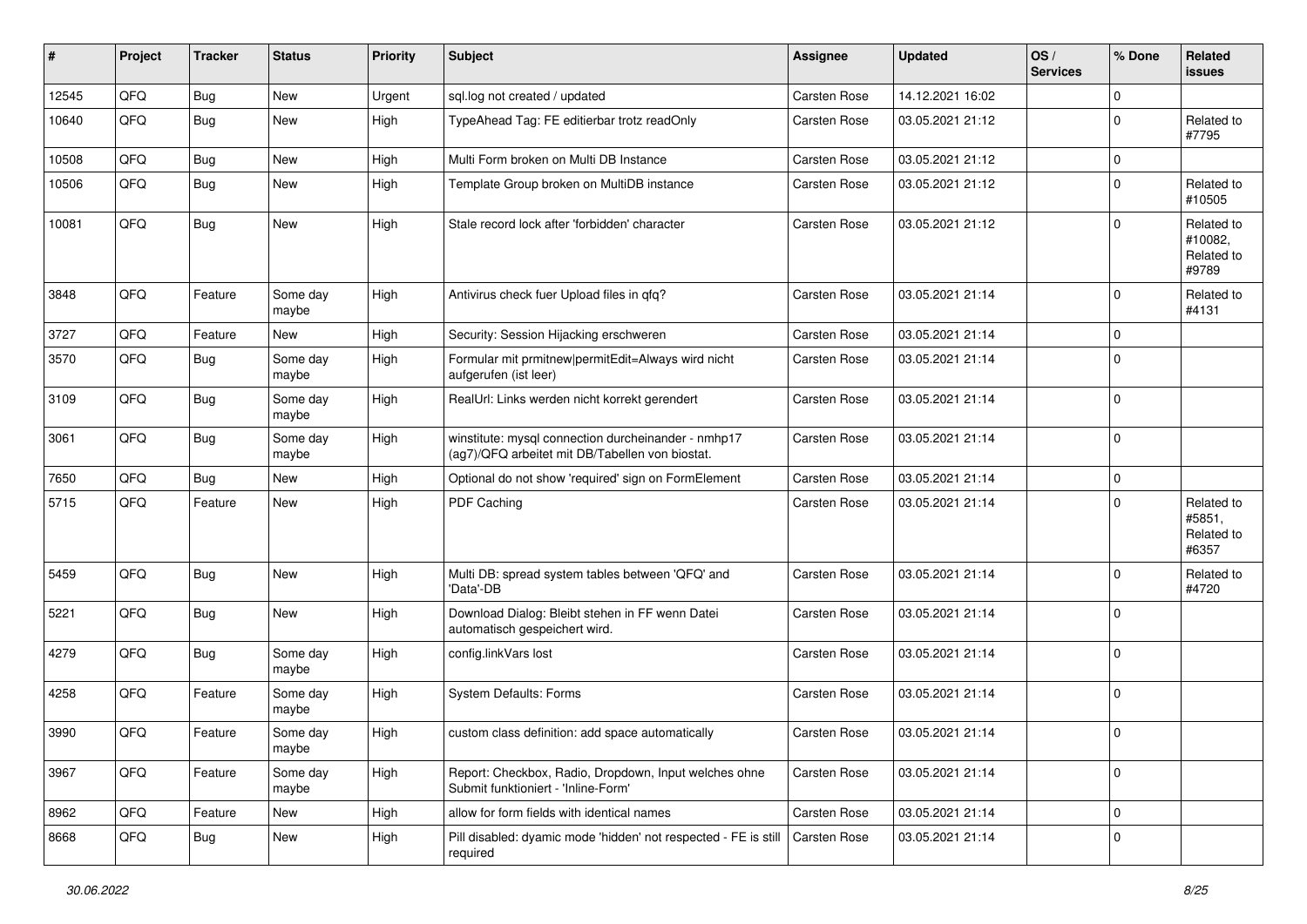| $\sharp$ | Project | <b>Tracker</b> | <b>Status</b> | <b>Priority</b> | <b>Subject</b>                                                                                                                        | Assignee            | <b>Updated</b>   | OS/<br><b>Services</b> | % Done      | Related<br><b>issues</b>                        |
|----------|---------|----------------|---------------|-----------------|---------------------------------------------------------------------------------------------------------------------------------------|---------------------|------------------|------------------------|-------------|-------------------------------------------------|
| 8431     | QFQ     | Bug            | <b>New</b>    | High            | autocron.php with wrong path                                                                                                          | Carsten Rose        | 03.05.2021 21:14 |                        | $\Omega$    |                                                 |
| 8083     | QFQ     | <b>Bug</b>     | New           | High            | FormEditor: primary table list does not respect<br>'indexDb={{indexData:Y}}'                                                          | Carsten Rose        | 03.05.2021 21:14 |                        | $\mathbf 0$ | Has<br>duplicate<br>#6678                       |
| 7899     | QFQ     | <b>Bug</b>     | <b>New</b>    | High            | Fe.type=password / retype / required: always complain about<br>missing value                                                          | <b>Carsten Rose</b> | 03.05.2021 21:14 |                        | $\Omega$    |                                                 |
| 7850     | QFQ     | Feature        | New           | High            | Upload records: non 'pathFileName' column                                                                                             | Carsten Rose        | 03.05.2021 21:14 |                        | $\mathbf 0$ |                                                 |
| 9517     | QFQ     | Feature        | In Progress   | High            | Input multiple tags with typeahead                                                                                                    | Carsten Rose        | 03.05.2021 21:14 |                        | 40          | Related to<br>#10150                            |
| 11893    | QFQ     | Feature        | New           | High            | Broken SIP: a) only report one time, b) only report in main<br>column                                                                 | Carsten Rose        | 12.05.2021 12:13 |                        | $\Omega$    | Related to<br>#12532,<br>Related to<br>#14187   |
| 9531     | QFQ     | Bug            | <b>New</b>    | High            | FE File: Dynamic Update / modeSql / required detected even<br>it not set                                                              | Carsten Rose        | 11.06.2021 20:32 |                        | $\mathbf 0$ | Related to<br>#12398                            |
| 9347     | QFQ     | <b>Bug</b>     | New           | High            | FE.type=upload with dynamic show/hidden: required not<br>detected                                                                     | Carsten Rose        | 12.06.2021 10:40 |                        | $\mathbf 0$ | Related to<br>#5305,<br>Related to<br>#12398    |
| 9121     | QFQ     | <b>Bug</b>     | Priorize      | High            | sip links have r and __dbIndexData set                                                                                                | Carsten Rose        | 12.06.2021 10:41 |                        | $\mathbf 0$ |                                                 |
| 8204     | QFQ     | Feature        | Priorize      | High            | Position 'required mark'                                                                                                              | Carsten Rose        | 16.06.2021 13:44 |                        | $\mathbf 0$ |                                                 |
| 8082     | QFQ     | Feature        | Priorize      | High            | Contact form without saving record                                                                                                    | Carsten Rose        | 07.12.2021 15:20 |                        | $\Omega$    | Related to<br>#8587,<br><b>Blocks</b><br>#11850 |
| 12186    | QFQ     | Feature        | New           | High            | TinyMCE Config für Objekte                                                                                                            | Carsten Rose        | 07.12.2021 17:19 |                        | $\mathbf 0$ | <b>Blocks</b><br>#12632                         |
| 6116     | QFQ     | Bug            | Priorize      | High            | value of checkbox not saved                                                                                                           | Carsten Rose        | 07.12.2021 17:19 |                        | $\mathbf 0$ |                                                 |
| 12974    | QFQ     | Bug            | New           | High            | Sanitize Queries in Action-Elements                                                                                                   | Carsten Rose        | 07.12.2021 17:19 |                        | $\mathbf 0$ |                                                 |
| 12670    | QFQ     | Bug            | New           | High            | Dropdown-Menu classes können nicht mehr angegeben<br>werden                                                                           | Carsten Rose        | 07.12.2021 17:19 |                        | $\mathbf 0$ |                                                 |
| 12532    | QFQ     | Feature        | New           | High            | SIP-Parameter bei Seitenaufruf in Browser-Console<br>anzeigen                                                                         | Carsten Rose        | 07.12.2021 17:19 |                        | $\mathbf 0$ | Related to<br>#11893,<br>Related to<br>#14187   |
| 12513    | QFQ     | Bug            | New           | High            | Implement server side check of maxlength                                                                                              | Carsten Rose        | 07.12.2021 17:19 |                        | $\mathbf 0$ |                                                 |
| 12702    | QFQ     | <b>Bug</b>     | New           | High            | templateGroup: broken in multiDb Setup                                                                                                | Carsten Rose        | 14.12.2021 16:02 |                        | $\mathbf 0$ |                                                 |
| 12544    | QFQ     | Feature        | New           | High            | a) ' AS _link' new also as ' AS _format', b) sortierung via<br>'display: none;', c) ' format' benoeitgt nicht zwingend<br>u/U/p/m/z/d | Carsten Rose        | 14.12.2021 16:03 |                        | $\mathbf 0$ |                                                 |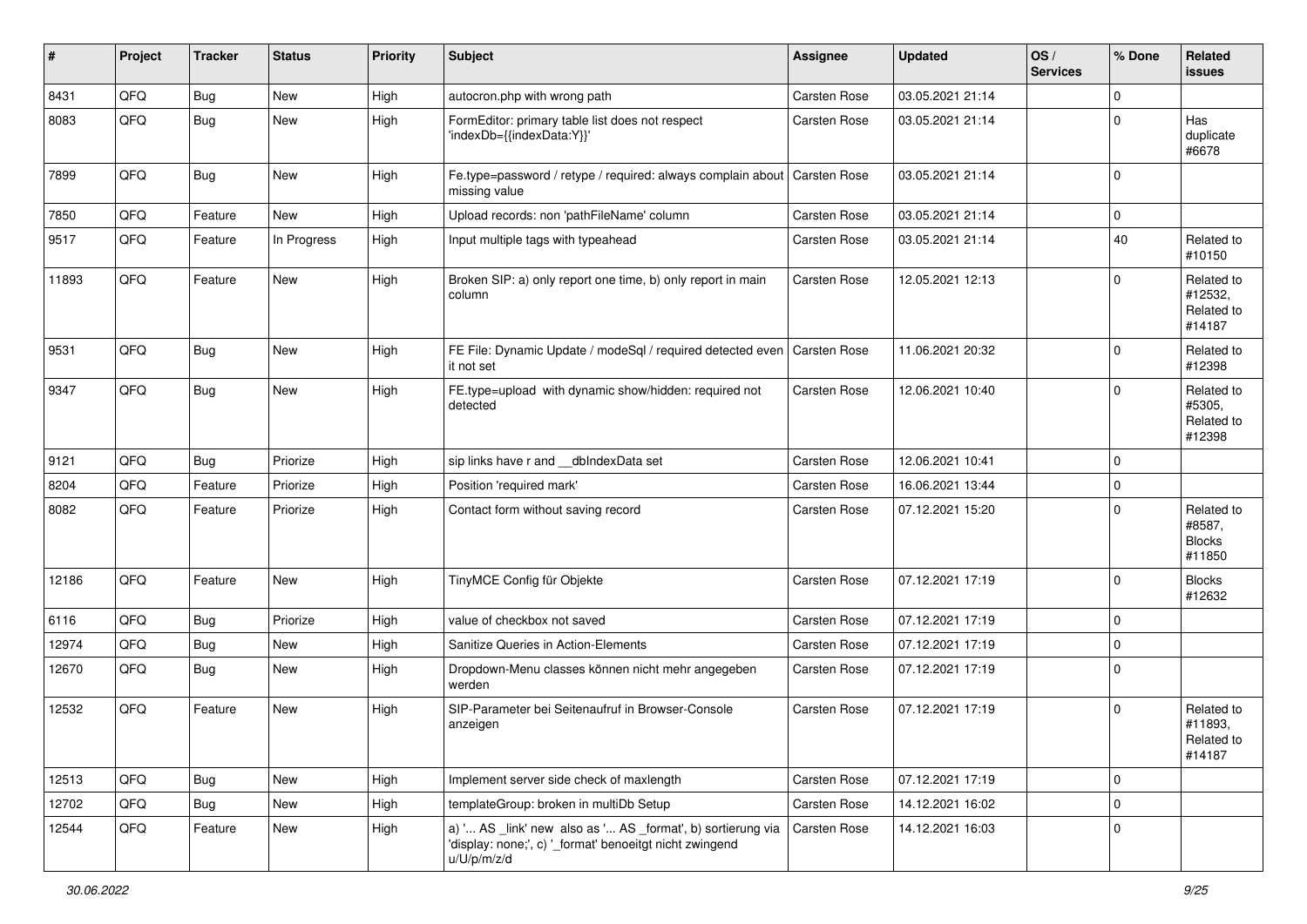| $\sharp$ | Project | <b>Tracker</b> | <b>Status</b>     | <b>Priority</b> | Subject                                                                                                   | <b>Assignee</b>     | <b>Updated</b>   | OS/<br><b>Services</b> | % Done      | Related<br><b>issues</b>                                               |
|----------|---------|----------------|-------------------|-----------------|-----------------------------------------------------------------------------------------------------------|---------------------|------------------|------------------------|-------------|------------------------------------------------------------------------|
| 12463    | QFQ     | Bug            | ToDo              | High            | QFQ Function: 'function' and 'sql' on same level - output of<br>sal is shown two times.                   | Carsten Rose        | 15.12.2021 16:31 |                        | $\Omega$    |                                                                        |
| 9789     | QFQ     | Bug            | In Progress       | High            | Record Lock: release to early on 'leave page'                                                             | <b>Carsten Rose</b> | 10.01.2022 09:25 |                        | 100         | Related to<br>#10081,<br>Related to<br>#9173,<br>Related to<br>#8702   |
| 12395    | QFQ     | <b>Bug</b>     | ToDo              | High            | QFQ Function: Result two times shown                                                                      | <b>Carsten Rose</b> | 18.02.2022 08:59 |                        | $\mathbf 0$ |                                                                        |
| 14187    | QFQ     | Feature        | New               | High            | gfg.log: show current URL                                                                                 | <b>Carsten Rose</b> | 28.05.2022 11:02 |                        | $\Omega$    | Related to<br>#13933,<br>Related to<br>#12532,<br>Related to<br>#11893 |
| 9579     | QFQ     | Feature        | Some day<br>maybe | Normal          | Multiform with Process Row                                                                                | <b>Carsten Rose</b> | 11.12.2019 16:01 |                        | 0           |                                                                        |
| 9704     | QFQ     | Feature        | Some day<br>maybe | Normal          | Thumbnails Generieren beim Splitten von PDF Files                                                         | <b>Carsten Rose</b> | 11.12.2019 16:01 |                        | $\mathbf 0$ |                                                                        |
| 8106     | QFQ     | <b>Bug</b>     | Some day<br>maybe | Normal          | Dynamic Update: Feld kann nicht auf empty zurückgesetzt<br>werden                                         | <b>Carsten Rose</b> | 11.12.2019 16:01 |                        | $\Omega$    |                                                                        |
| 8894     | QFQ     | Feature        | Some day<br>maybe | Normal          | Documentation Tags Usable in QFQ Application                                                              | <b>Carsten Rose</b> | 11.12.2019 16:01 |                        | $\Omega$    |                                                                        |
| 8892     | QFQ     | Feature        | Some day<br>maybe | Normal          | Display and Edit SQL Comments in Form Editor                                                              | <b>Carsten Rose</b> | 11.12.2019 16:01 |                        | $\mathbf 0$ |                                                                        |
| 7107     | QFQ     | Feature        | Some day<br>maybe | Normal          | Showcase Registration Tool: Anmeldung / Administration :<br>Liste Anmeldungen / Emaileinaldung            | Carsten Rose        | 11.12.2019 16:01 |                        | 0           |                                                                        |
| 7336     | QFQ     | Feature        | Some day<br>maybe | Normal          | PDF Upload: disallow PDFs with specific Meta information                                                  | Carsten Rose        | 11.12.2019 16:01 |                        | $\Omega$    |                                                                        |
| 6715     | QFQ     | Feature        | Some day<br>maybe | Normal          | Code-Refactoring: dbArray vereinheitlichen                                                                | <b>Carsten Rose</b> | 11.12.2019 16:02 |                        | $\mathbf 0$ |                                                                        |
| 4349     | QFQ     | Feature        | Some day<br>maybe | Normal          | link download: downloaded external URL to<br>deliver/concatenate - check mimetipe and handle it correctly | Carsten Rose        | 11.12.2019 16:02 |                        | $\mathbf 0$ |                                                                        |
| 4839     | QFQ     | Feature        | Some day<br>maybe | Normal          | qfq-handle in <head> Abschnitt</head>                                                                     | Carsten Rose        | 11.12.2019 16:02 |                        | $\Omega$    |                                                                        |
| 4956     | QFQ     | Feature        | Some day<br>maybe | Normal          | Sendmail: Benutzerdefinierte Headers                                                                      | <b>Carsten Rose</b> | 11.12.2019 16:02 |                        | $\mathbf 0$ |                                                                        |
| 3291     | QFQ     | Feature        | Some day<br>maybe | Normal          | AutoCron websiteToken                                                                                     | Carsten Rose        | 11.12.2019 16:02 |                        | $\mathbf 0$ | Related to<br>#4250                                                    |
| 3285     | QFQ     | Feature        | Some day<br>maybe | Normal          | Zeichenlimit pro Feld: textarea / editor                                                                  | Carsten Rose        | 11.12.2019 16:02 |                        | 0           |                                                                        |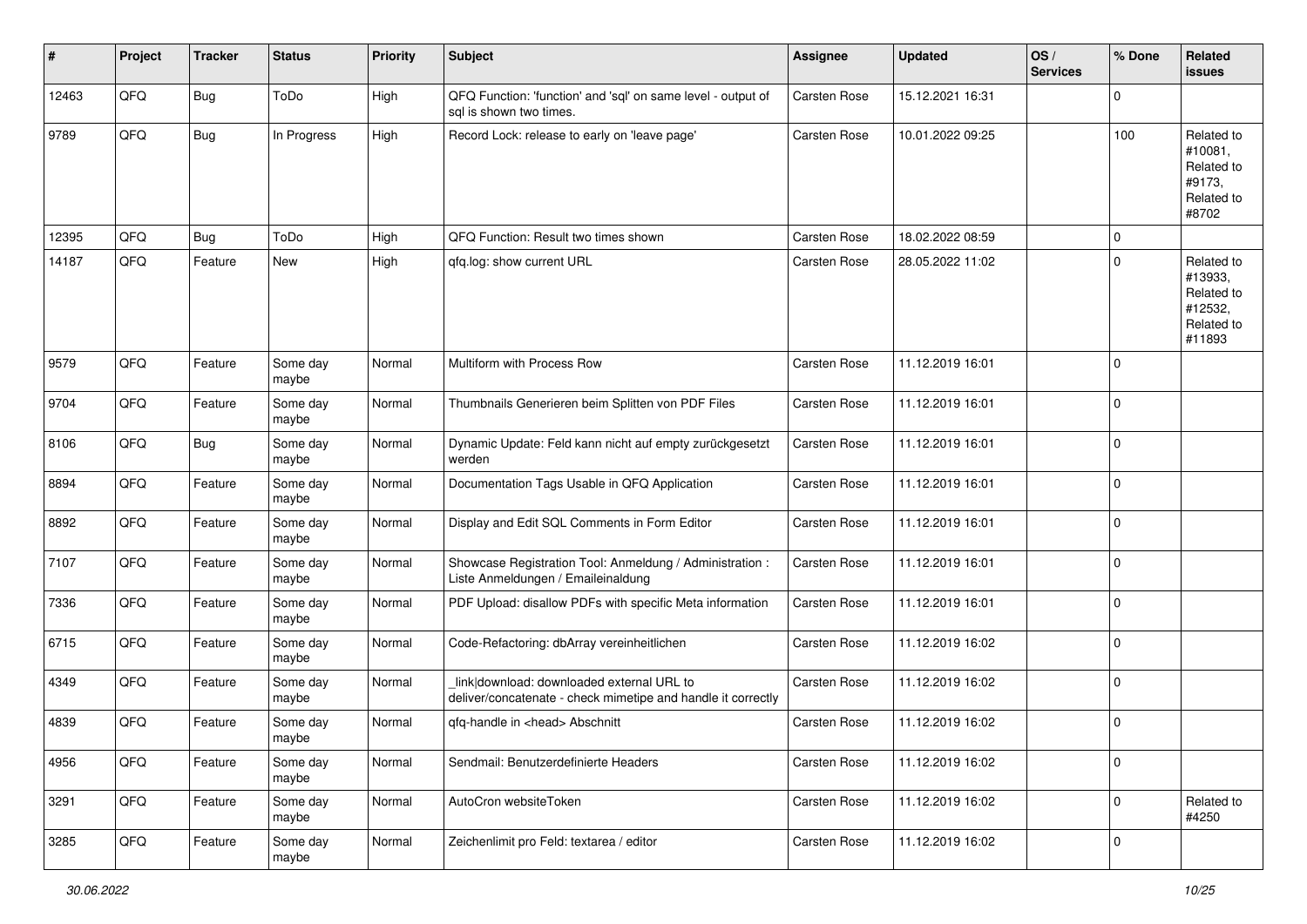| #    | Project | <b>Tracker</b> | <b>Status</b>     | <b>Priority</b> | <b>Subject</b>                                                                                                                               | Assignee            | <b>Updated</b>   | OS/<br><b>Services</b> | % Done      | Related<br><b>issues</b>                    |
|------|---------|----------------|-------------------|-----------------|----------------------------------------------------------------------------------------------------------------------------------------------|---------------------|------------------|------------------------|-------------|---------------------------------------------|
| 3385 | QFQ     | Feature        | Some day<br>maybe | Normal          | templateGroup: insert/update/delete non primary records                                                                                      | Carsten Rose        | 11.12.2019 16:02 |                        | $\Omega$    |                                             |
| 3350 | QFQ     | Feature        | Some day<br>maybe | Normal          | FormEditor: Hilfetext hinter 'checktype'                                                                                                     | Carsten Rose        | 11.12.2019 16:02 |                        | $\mathbf 0$ |                                             |
| 3349 | QFQ     | Bug            | Some day<br>maybe | Normal          | config.qfq.ini: a) vertraegt keine '=' im Value (z.B. Passwort),<br>b) Values sollten in ticks einschliessbar sein (spaces, )                | <b>Carsten Rose</b> | 11.12.2019 16:02 |                        | $\Omega$    |                                             |
| 3332 | QFQ     | Feature        | Some day<br>maybe | Normal          | Uploads: Thumbnails, Details zum hochgeladenen File                                                                                          | Carsten Rose        | 11.12.2019 16:02 |                        | $\Omega$    | Related to<br>#3264,<br>Related to<br>#5333 |
| 3331 | QFQ     | Feature        | Some day<br>maybe | Normal          | Default Tooltip fuer _page? Links: mit Form und Record ID                                                                                    | <b>Carsten Rose</b> | 11.12.2019 16:02 |                        | $\Omega$    |                                             |
| 3458 | QFQ     | Feature        | Some day<br>maybe | Normal          | Display 'Edit Form Element'-Checkbox on form: should<br>depend on FE Group                                                                   | Carsten Rose        | 11.12.2019 16:02 |                        | $\Omega$    | Related to<br>#3447                         |
| 3457 | QFQ     | Feature        | Some day<br>maybe | Normal          | LDAP: concat multi values to one single entry                                                                                                | Carsten Rose        | 11.12.2019 16:02 |                        | $\Omega$    |                                             |
| 3402 | QFQ     | Feature        | Some day<br>maybe | Normal          | Syntax Highlighting via CodeMirror                                                                                                           | Carsten Rose        | 11.12.2019 16:02 |                        | 100         | Related to<br>#3207                         |
| 3588 | QFQ     | <b>Bug</b>     | Some day<br>maybe | Normal          | templateGroup: versteckte Elemente werden weiterhin<br>gespeichert.                                                                          | Carsten Rose        | 11.12.2019 16:02 |                        | $\Omega$    |                                             |
| 3708 | QFQ     | Feature        | Some day<br>maybe | Normal          | Form: input - 'specialchars', 'none'  gewisse tags erlauben,<br>andere verbieten                                                             | <b>Carsten Rose</b> | 11.12.2019 16:02 |                        | $\Omega$    | Related to<br>#14320                        |
| 3682 | QFQ     | Bug            | Some day<br>maybe | Normal          | Dynamic update: Radio buttons                                                                                                                | Carsten Rose        | 11.12.2019 16:02 |                        | $\mathbf 0$ |                                             |
| 3677 | QFQ     | Feature        | Some day<br>maybe | Normal          | wkhtmltopdf: FE User access prohibited, if client IP changes<br>\$TYPO3_CONF_VARS[FE][lockIP]                                                | Carsten Rose        | 11.12.2019 16:02 |                        | $\Omega$    |                                             |
| 3666 | QFQ     | Feature        | Some day<br>maybe | Normal          | a) Performance Messung: mysql_real_escape_string() im<br>Vergleich zu str_replace(), b) doppeltes Aufrufen von<br>mysql_real_escape_string() | Carsten Rose        | 11.12.2019 16:02 |                        | $\Omega$    |                                             |
| 3811 | QFQ     | Bug            | Some day<br>maybe | Normal          | Dynamic Update: extraButtonInfo - Text aktualisieren                                                                                         | Carsten Rose        | 11.12.2019 16:03 |                        | $\Omega$    | Related to<br>#11517                        |
| 3750 | QFQ     | Bug            | Some day<br>maybe | Normal          | FE in a row: if one violates check, all are red                                                                                              | <b>Carsten Rose</b> | 11.12.2019 16:03 |                        | $\Omega$    |                                             |
| 3877 | QFG     | Feature        | Some day<br>maybe | Normal          | FormEditor: die Felder die aktuell nicht gebraucht werden<br>nur auf readonly/disabled setzen (nicht ausblenden > das<br>irritiert.          | Carsten Rose        | 11.12.2019 16:03 |                        | U           |                                             |
| 3941 | QFQ     | Feature        | Some day<br>maybe | Normal          | sqlAfter: es sollten mehrere moeglich sein                                                                                                   | <b>Carsten Rose</b> | 11.12.2019 16:03 |                        | $\mathbf 0$ | Related to<br>#3942                         |
| 3905 | QFQ     | Feature        | Some day<br>maybe | Normal          | Documentation: Best Practice anhand eines Online<br>Bewerbungstools                                                                          | <b>Carsten Rose</b> | 11.12.2019 16:03 |                        | $\mathbf 0$ |                                             |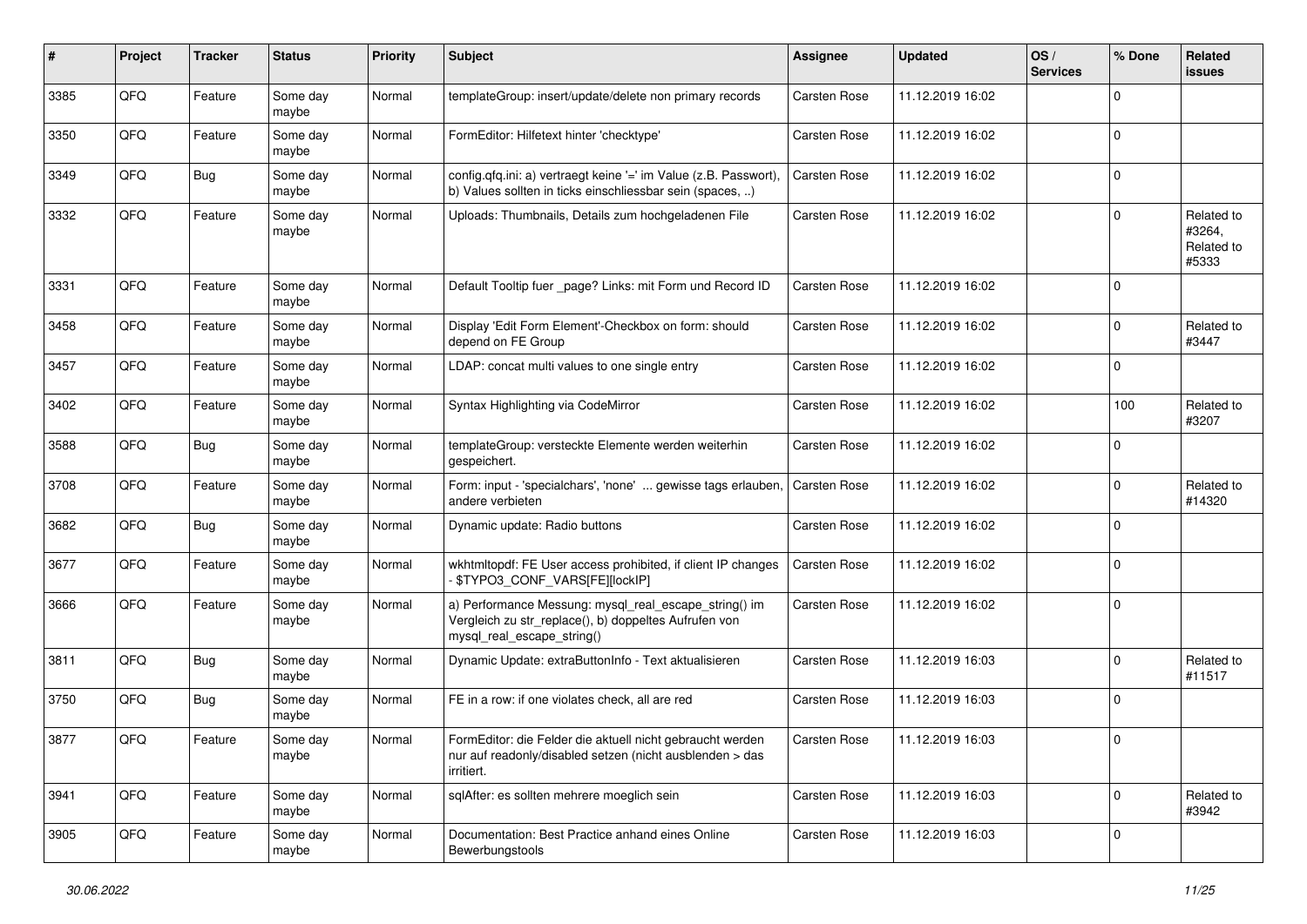| #    | Project | <b>Tracker</b> | <b>Status</b>     | <b>Priority</b> | <b>Subject</b>                                                                                                       | Assignee            | <b>Updated</b>   | OS/<br><b>Services</b> | % Done      | Related<br><b>issues</b>                    |
|------|---------|----------------|-------------------|-----------------|----------------------------------------------------------------------------------------------------------------------|---------------------|------------------|------------------------|-------------|---------------------------------------------|
| 3900 | QFQ     | Feature        | Some day<br>maybe | Normal          | Extend documentation of 'Copy / Paste'                                                                               | <b>Carsten Rose</b> | 11.12.2019 16:03 |                        | $\Omega$    | Related to<br>#3899                         |
| 3895 | QFQ     | Bug            | Some day<br>maybe | Normal          | typeahead pedantic: on lehrkredit Idap webpass - if only one<br>person is in dropdown, such person can't be selected | <b>Carsten Rose</b> | 11.12.2019 16:03 |                        | $\Omega$    |                                             |
| 3882 | QFQ     | <b>Bug</b>     | Some day<br>maybe | Normal          | templateGroup: disable 'add' if limit is reached - funktioniert<br>nicht wenn bereits records existierten            | <b>Carsten Rose</b> | 11.12.2019 16:03 |                        | $\Omega$    |                                             |
| 4008 | QFQ     | Bug            | Some day<br>maybe | Normal          | FormElemen.type=sendmail: wrong 'TO' if 'real<br>name <rea@mail.to>' is used</rea@mail.to>                           | Carsten Rose        | 11.12.2019 16:03 |                        | $\Omega$    |                                             |
| 3991 | QFQ     | Feature        | Some day<br>maybe | Normal          | report: Columnname '_skipWrap' skips 'fbeg', 'fend'                                                                  | Carsten Rose        | 11.12.2019 16:03 |                        | $\mathbf 0$ |                                             |
| 3947 | QFQ     | Feature        | Some day<br>maybe | Normal          | Attack detectect: logout current user                                                                                | Carsten Rose        | 11.12.2019 16:03 |                        | $\Omega$    | Related to<br>#5458,<br>Related to<br>#6299 |
| 3942 | QFQ     | Feature        | Some day<br>maybe | Normal          | Action Elemente: neu generierte IDs via FE weitergeben                                                               | Carsten Rose        | 11.12.2019 16:03 |                        | $\Omega$    | Related to<br>#3941                         |
| 4026 | QFQ     | Feature        | Some day<br>maybe | Normal          | sglLog.sgl: log number of FE.id                                                                                      | Carsten Rose        | 11.12.2019 16:03 |                        | $\Omega$    | Related to<br>#5458                         |
| 4197 | QFQ     | Feature        | Some day<br>maybe | Normal          | Unit Test fuer JSON Stream von QuickFormQuery.php ><br>doForm()                                                      | Carsten Rose        | 11.12.2019 16:03 |                        | $\Omega$    |                                             |
| 4293 | QFQ     | Bug            | Some day<br>maybe | Normal          | Download broken if token 'd:' is missing - but no error<br>message                                                   | <b>Carsten Rose</b> | 11.12.2019 16:03 |                        | $\Omega$    | Related to<br>#7514                         |
| 4259 | QFQ     | Feature        | Some day<br>maybe | Normal          | Instant trigger a cron job                                                                                           | Carsten Rose        | 11.12.2019 16:03 |                        | $\Omega$    |                                             |
| 1946 | QFQ     | Feature        | Some day<br>maybe | Normal          | Kontrolle ob der ReadOnly Modus bei den<br>Formularelementen korrekt implementiert ist                               | Carsten Rose        | 11.12.2019 16:03 |                        | $\Omega$    |                                             |
| 1635 | QFQ     | Feature        | Some day<br>maybe | Normal          | QFQ Extension content record: weitere Optionen<br>einblenden.                                                        | Carsten Rose        | 11.12.2019 16:03 |                        | $\Omega$    |                                             |
| 2084 | QFQ     | Feature        | Some day<br>maybe | Normal          | Mailto mit encryption: Subrecord                                                                                     | Carsten Rose        | 11.12.2019 16:03 |                        | $\Omega$    | Related to<br>#2082                         |
| 2995 | QFQ     | Feature        | Some day<br>maybe | Normal          | Dropdown JQuery Plugin: 'chosen' - Moeglichkeit um Select<br>Listen mehr Funktion zu geben. Kein Bootstrap noetig.   | <b>Carsten Rose</b> | 11.12.2019 16:03 |                        | $\Omega$    |                                             |
| 3216 | QFQ     | Feature        | Some day<br>maybe | Normal          | dynamic update für checkbox label2                                                                                   | <b>Carsten Rose</b> | 11.12.2019 16:03 |                        | $\Omega$    | Related to<br>#2081                         |
| 3130 | QFQ     | <b>Bug</b>     | Some day<br>maybe | Normal          | Debug Info's nicht korrekt nach 'New > Save'.                                                                        | <b>Carsten Rose</b> | 11.12.2019 16:03 |                        | $\Omega$    | Related to<br>#3253                         |
| 3267 | QFG     | Feature        | Some day<br>maybe | Normal          | 2 Forms auf einer Seite: real + Read only                                                                            | Carsten Rose        | 11.12.2019 16:03 |                        | $\mathbf 0$ |                                             |
| 4023 | QFQ     | Feature        | New               | Normal          | prepared statements - FE action: salveld, sqlInsert,<br>sqlUpdate, sqlDelete, sqlBefore, sqlAfter                    | Carsten Rose        | 11.12.2019 16:15 |                        | $\mathbf 0$ |                                             |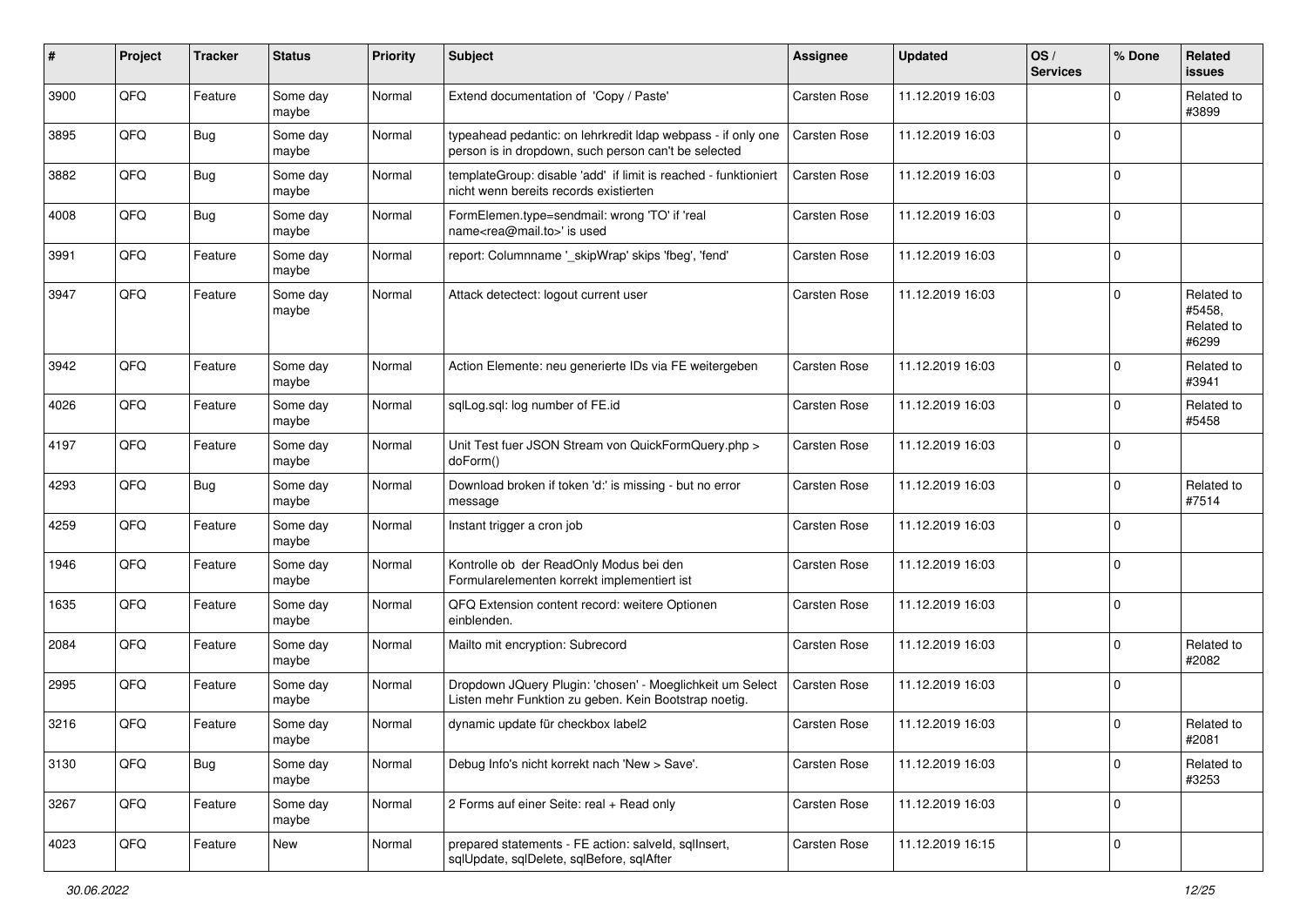| #    | Project | Tracker | <b>Status</b> | <b>Priority</b> | <b>Subject</b>                                                                                                                        | <b>Assignee</b>     | <b>Updated</b>   | OS/<br><b>Services</b> | % Done      | Related<br>issues                           |
|------|---------|---------|---------------|-----------------|---------------------------------------------------------------------------------------------------------------------------------------|---------------------|------------------|------------------------|-------------|---------------------------------------------|
| 2361 | QFQ     | Feature | <b>New</b>    | Normal          | Logging wer/wann/wo welches Formular aufgerufen hat                                                                                   | <b>Carsten Rose</b> | 11.12.2019 16:15 |                        | 0           | Related to<br>#4432.<br>Related to<br>#7480 |
| 7480 | QFQ     | Feature | <b>New</b>    | Normal          | Record History (Undo / Redo)                                                                                                          | <b>Carsten Rose</b> | 11.12.2019 16:16 |                        | $\Omega$    | Related to<br>#2361                         |
| 6602 | QFQ     | Feature | <b>New</b>    | Normal          | Formlet: in Report auf Mausklick ein mini-form oeffnen                                                                                | <b>Carsten Rose</b> | 11.12.2019 16:16 |                        | $\Omega$    |                                             |
| 4756 | QFQ     | Bug     | <b>New</b>    | Normal          | Form dirty even nothing changes                                                                                                       | Carsten Rose        | 11.12.2019 16:16 |                        | $\mathbf 0$ |                                             |
| 8702 | QFQ     | Feature | New           | Normal          | Load Record which is locked: missing user info                                                                                        | <b>Carsten Rose</b> | 11.12.2019 16:16 |                        | $\Omega$    | Related to<br>#9789                         |
| 9777 | QFQ     | Feature | <b>New</b>    | Normal          | Logging QFQ Variables                                                                                                                 | <b>Carsten Rose</b> | 16.12.2019 17:17 |                        | $\Omega$    |                                             |
| 9927 | QFQ     | Feature | New           | Normal          | QFQ Update: a) Update nur machen wenn BE User<br>eingeloggt ist., b) Bei Fehler genaue Meldung welcher<br>Updateschritt Probleme hat. | Carsten Rose        | 22.01.2020 12:59 |                        | $\mathbf 0$ |                                             |
| 7660 | QFQ     | Feature | <b>New</b>    | Normal          | IMAP: import mails to DB, move / delete mails                                                                                         | <b>Carsten Rose</b> | 01.02.2020 09:52 |                        | $\Omega$    |                                             |
| 5782 | QFQ     | Feature | <b>New</b>    | Normal          | NextCloud API                                                                                                                         | <b>Carsten Rose</b> | 01.02.2020 10:02 |                        | $\Omega$    |                                             |
| 7920 | QFQ     | Feature | New           | Normal          | FE: Syntax Highlight, Zeinlenumbruch                                                                                                  | <b>Carsten Rose</b> | 01.02.2020 10:03 |                        | $\Omega$    |                                             |
| 5942 | QFQ     | Feature | Priorize      | Normal          | 'L' and 'type': append to links, generate via '_link' by using 'u:'                                                                   | <b>Carsten Rose</b> | 01.02.2020 10:13 |                        | $\Omega$    |                                             |
| 3782 | QFQ     | Bug     | Priorize      | Normal          | Bei fehlerhafter Eingabe (z.B. Datum) sollte das erwartete<br>Format angezeigt werden                                                 | <b>Carsten Rose</b> | 01.02.2020 10:13 |                        | $\mathbf 0$ |                                             |
| 7616 | QFQ     | Bug     | Priorize      | Normal          | Selectlist with Enum & Dynamic Update                                                                                                 | <b>Carsten Rose</b> | 01.02.2020 10:13 |                        | $\mathbf 0$ |                                             |
| 7522 | QFQ     | Feature | Priorize      | Normal          | Inserting default index.html to folder (Avoid Apache<br>Indexing)                                                                     | Carsten Rose        | 01.02.2020 10:13 |                        | $\Omega$    |                                             |
| 7290 | QFQ     | Feature | Priorize      | Normal          | FormEditor: title as textarea if LEN(title)>60                                                                                        | Carsten Rose        | 01.02.2020 10:13 |                        | $\Omega$    | Blocked by<br>#7682                         |
| 7217 | QFQ     | Feature | Priorize      | Normal          | Download: notice User if `_sip=?` is missing                                                                                          | Carsten Rose        | 01.02.2020 10:13 |                        | 0           |                                             |
| 6998 | QFQ     | Feature | Priorize      | Normal          | Form: with debug=on show column information as tooltip of<br>column label                                                             | <b>Carsten Rose</b> | 01.02.2020 10:13 |                        | $\Omega$    |                                             |
| 6574 | QFQ     | Bug     | Priorize      | Normal          | qfq.log: Fehlermeldung wurde angezeigt, aber nicht geloggt                                                                            | <b>Carsten Rose</b> | 01.02.2020 10:13 |                        | $\Omega$    |                                             |
| 8585 | QFQ     | Feature | Priorize      | Normal          | Enhance Error message for 'unknown form'                                                                                              | Carsten Rose        | 01.02.2020 10:13 |                        | $\Omega$    |                                             |
| 8584 | QFQ     | Feature | Priorize      | Normal          | FE 'Action' - never assign to Container (except Template<br>Group)                                                                    | Carsten Rose        | 01.02.2020 10:13 |                        | 0           |                                             |
| 8037 | QFQ     | Bug     | Priorize      | Normal          | FE.type=upload (advanced mode): {{slaveId:V}} missing<br>during dynamic update                                                        | Carsten Rose        | 01.02.2020 10:13 |                        | $\mathbf 0$ |                                             |
| 8034 | QFQ     | Feature | Priorize      | Normal          | FormElement 'data': 22.22.2222 should not be accepted                                                                                 | Carsten Rose        | 01.02.2020 10:13 |                        | $\mathbf 0$ |                                             |
| 7656 | QFQ     | Bug     | Priorize      | Normal          | FE with required, 'pattern' and 'extraButtonLock': always<br>complain about missing value                                             | Carsten Rose        | 01.02.2020 10:13 |                        | $\mathbf 0$ |                                             |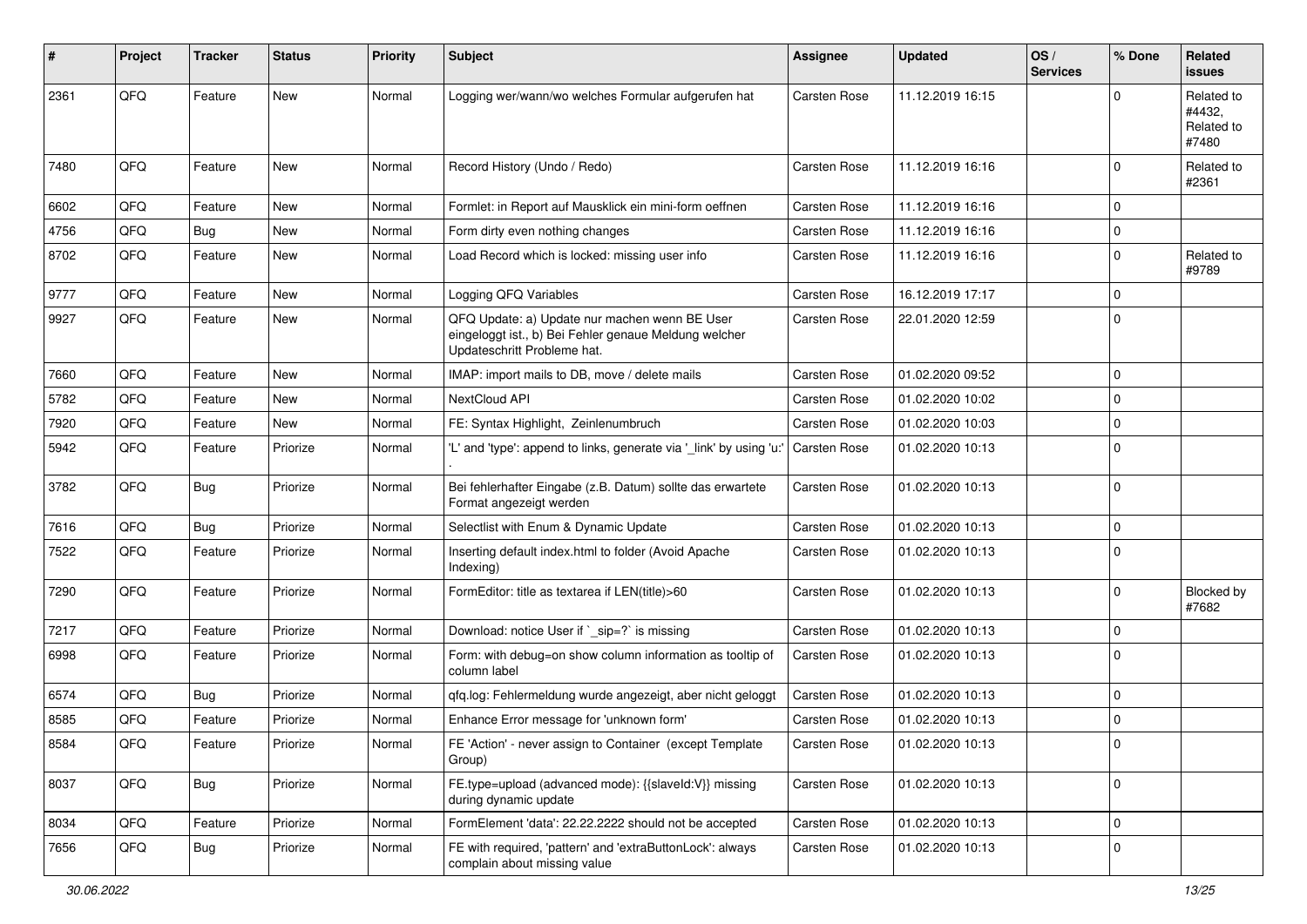| ∦     | Project | <b>Tracker</b> | <b>Status</b>     | <b>Priority</b> | <b>Subject</b>                                                                                                       | <b>Assignee</b>     | <b>Updated</b>   | OS/<br><b>Services</b> | % Done      | Related<br>issues   |
|-------|---------|----------------|-------------------|-----------------|----------------------------------------------------------------------------------------------------------------------|---------------------|------------------|------------------------|-------------|---------------------|
| 7630  | QFQ     | Feature        | Priorize          | Normal          | detailed error message for simple upload                                                                             | Carsten Rose        | 01.02.2020 10:13 |                        | $\Omega$    |                     |
| 9947  | QFQ     | Bug            | Priorize          | Normal          | Unwanted error message if missing 'typeAheadSqlPrefetch'                                                             | <b>Carsten Rose</b> | 01.02.2020 10:13 |                        | 0           |                     |
| 9900  | QFQ     | Feature        | Priorize          | Normal          | Generic API Call: tt-content record >> JSON                                                                          | Carsten Rose        | 01.02.2020 10:13 |                        | $\Omega$    |                     |
| 9862  | QFQ     | Bug            | Priorize          | Normal          | Failed writing to sql mail qfq.log should throw an exception                                                         | Carsten Rose        | 01.02.2020 10:13 |                        | 0           |                     |
| 9975  | QFQ     | Bug            | Priorize          | Normal          | Dropdown Menu: 'r:3' broken                                                                                          | <b>Carsten Rose</b> | 01.02.2020 10:13 |                        | 0           |                     |
| 9983  | QFQ     | Feature        | New               | Normal          | Report Notation: new keyword 'range'                                                                                 | <b>Carsten Rose</b> | 01.02.2020 15:55 |                        | 0           |                     |
| 2643  | QFQ     | <b>Bug</b>     | Some day<br>maybe | Normal          | Zend / PHP Webinars anschauen                                                                                        | Carsten Rose        | 01.02.2020 15:56 |                        | $\mathbf 0$ |                     |
| 9773  | QFQ     | Bug            | <b>New</b>        | Normal          | form.parameter.formModeGlobal=requiredOff                                                                            | <b>Carsten Rose</b> | 01.02.2020 15:56 |                        | $\mathbf 0$ |                     |
| 10014 | QFQ     | Feature        | New               | Normal          | Manual.rst: describe behaviour and process order of<br>fillStoreVar, slaveId, sqlBefore,                             | <b>Carsten Rose</b> | 01.02.2020 22:31 |                        | $\Omega$    |                     |
| 9928  | QFQ     | Feature        | Priorize          | Normal          | SpecialColumnName: a) Deprecated: ' AS "_+tag "', b)<br>New: ' AS "_ <tag1><tag2>" '</tag2></tag1>                   | <b>Carsten Rose</b> | 01.02.2020 23:17 |                        | $\Omega$    | Related to<br>#9929 |
| 8277  | QFQ     | Feature        | Priorize          | Normal          | fe.parameter.default=                                                                                                | <b>Carsten Rose</b> | 01.02.2020 23:17 |                        | $\Omega$    | Related to<br>#8113 |
| 9968  | QFQ     | Feature        | Priorize          | Normal          | Tooltip in Links for Developer                                                                                       | <b>Carsten Rose</b> | 01.02.2020 23:17 |                        | $\Omega$    |                     |
| 4583  | QFQ     | Bug            | Some day<br>maybe | Normal          | Dynamic Update bei TypeAhead Feldern                                                                                 | <b>Carsten Rose</b> | 01.02.2020 23:19 |                        | $\mathbf 0$ |                     |
| 4528  | QFQ     | Bug            | Some day<br>maybe | Normal          | extraButtonLock mit SQLAhead Bug                                                                                     | <b>Carsten Rose</b> | 01.02.2020 23:19 |                        | $\mathbf 0$ |                     |
| 4092  | QFQ     | Bug            | Some day<br>maybe | Normal          | 1) Logging verbessern wann welches FE warum ausgefuehrt<br>wird, 2) Documentation: Best Practice Template Group      | Carsten Rose        | 01.02.2020 23:19 |                        | $\Omega$    | Related to<br>#3504 |
| 5132  | QFQ     | Feature        | Some day<br>maybe | Normal          | Error Message sendmail missing attachment: more details                                                              | <b>Carsten Rose</b> | 01.02.2020 23:19 |                        | $\Omega$    |                     |
| 5021  | QFQ     | Bug            | Some day<br>maybe | Normal          | FE.typ=extra - during save displays error 'datum2' already<br>filled in STORE SIP - the value is stored nevertheless | <b>Carsten Rose</b> | 01.02.2020 23:19 |                        | $\Omega$    | Related to<br>#3875 |
| 4872  | QFQ     | Feature        | Some day<br>maybe | Normal          | Fields of Typo3 page available in STORE TYPO3                                                                        | <b>Carsten Rose</b> | 01.02.2020 23:19 |                        | $\Omega$    |                     |
| 4869  | QFQ     | Feature        | Some day<br>maybe | Normal          | Dynamic Update (show, hide, readonly?, required?) for<br><b>Template Group Elements</b>                              | <b>Carsten Rose</b> | 01.02.2020 23:19 |                        | 0           | Related to<br>#4865 |
| 4606  | QFQ     | Feature        | Some day<br>maybe | Normal          | link: qualifier to render bootstrap button                                                                           | <b>Carsten Rose</b> | 01.02.2020 23:19 |                        | $\mathbf 0$ |                     |
| 5852  | QFQ     | Feature        | Some day<br>maybe | Normal          | Logging: mail.log / sql.log - im FE anzeigen und via AJAX<br>aktualisieren                                           | Carsten Rose        | 01.02.2020 23:19 |                        | $\mathbf 0$ | Related to<br>#5885 |
| 5768  | QFQ     | Bug            | Some day<br>maybe | Normal          | '{{pageLanguage:T}}' missing if QFQ is called via api                                                                | Carsten Rose        | 01.02.2020 23:19 |                        | $\mathbf 0$ |                     |
| 5706  | QFQ     | Bug            | Some day<br>maybe | Normal          | upload: fileDestination needs to be sanatized                                                                        | Carsten Rose        | 01.02.2020 23:19 |                        | 0           |                     |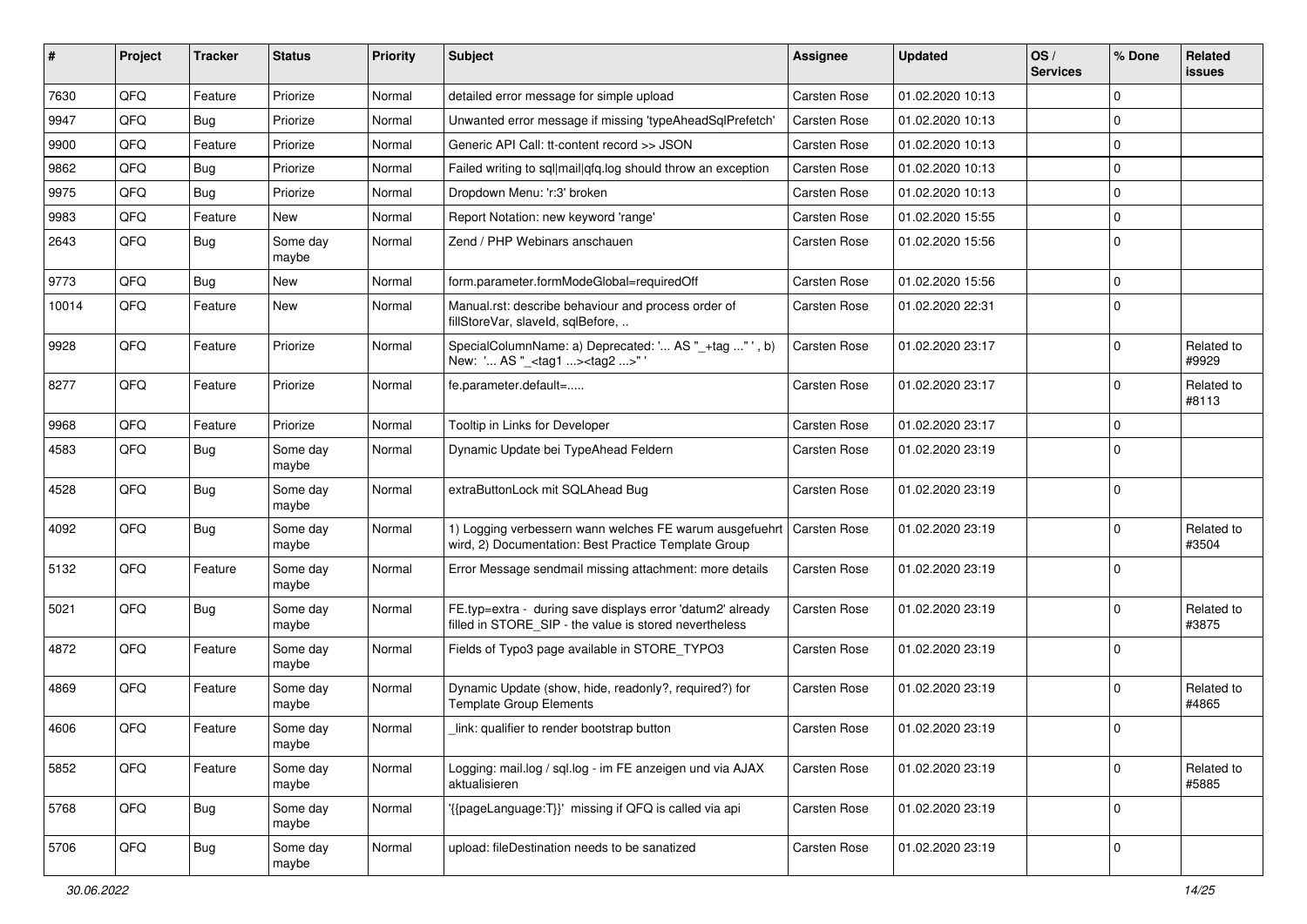| #    | Project | <b>Tracker</b> | <b>Status</b>     | <b>Priority</b> | <b>Subject</b>                                                                                                          | Assignee            | <b>Updated</b>   | OS/<br><b>Services</b> | % Done      | Related<br><b>issues</b>                    |
|------|---------|----------------|-------------------|-----------------|-------------------------------------------------------------------------------------------------------------------------|---------------------|------------------|------------------------|-------------|---------------------------------------------|
| 5579 | QFQ     | Feature        | Some day<br>maybe | Normal          | Enhance Doc / Presentation: variable type 'link column type'                                                            | Carsten Rose        | 01.02.2020 23:19 |                        | $\Omega$    |                                             |
| 5557 | QFQ     | <b>Bug</b>     | Some day<br>maybe | Normal          | Form load: STORE RECORD filled, but should be empty                                                                     | Carsten Rose        | 01.02.2020 23:19 |                        | $\Omega$    |                                             |
| 5991 | QFQ     | Bug            | Some day<br>maybe | Normal          | URLs with ' ' or long parameter are problematic                                                                         | Carsten Rose        | 01.02.2020 23:19 |                        | $\Omega$    |                                             |
| 5983 | QFQ     | Feature        | Some day<br>maybe | Normal          | Form Submit (save & update): normalize date/-time FE                                                                    | <b>Carsten Rose</b> | 01.02.2020 23:19 |                        | $\Omega$    |                                             |
| 4651 | QFQ     | Bug            | Some day<br>maybe | Normal          | "Loading document" Modal wird angezeigt bei uzhcd type=2<br>Ansicht                                                     | <b>Carsten Rose</b> | 01.02.2020 23:20 |                        | $\Omega$    |                                             |
| 4330 | QFQ     | Feature        | Some day<br>maybe | Normal          | Error Message: report missing {{ / }} in sqlUpdate, sqlInsert,<br>sqlDelete, sqlAfter, sqlBefore in FE action elements. | <b>Carsten Rose</b> | 01.02.2020 23:20 |                        | $\Omega$    |                                             |
| 4328 | QFQ     | <b>Bug</b>     | Some day<br>maybe | Normal          | Error Message: Show FE name/number on problems in FE                                                                    | <b>Carsten Rose</b> | 01.02.2020 23:20 |                        | $\Omega$    |                                             |
| 5428 | QFQ     | Feature        | Some day<br>maybe | Normal          | secure thumbnail: late render on access.                                                                                | <b>Carsten Rose</b> | 01.02.2020 23:20 |                        | $\Omega$    |                                             |
| 4757 | QFQ     | Feature        | Some day<br>maybe | Normal          | Test subrecord: download links ok? Links ok?                                                                            | <b>Carsten Rose</b> | 01.02.2020 23:20 |                        | $\Omega$    |                                             |
| 4652 | QFQ     | Feature        | Some day<br>maybe | Normal          | UZH CD: Weiterleitung auf benutzerdefinierte 403/404 Seite                                                              | Carsten Rose        | 01.02.2020 23:20 |                        | $\mathbf 0$ |                                             |
| 5665 | QFQ     | Feature        | Some day<br>maybe | Normal          | Versuch das '{{!' nicht mehr noetig ist.                                                                                | Carsten Rose        | 01.02.2020 23:20 |                        | $\Omega$    | Related to<br>#7432,<br>Related to<br>#7434 |
| 4365 | QFQ     | Feature        | Some day<br>maybe | Normal          | Multi Language: new way of config                                                                                       | <b>Carsten Rose</b> | 01.02.2020 23:20 |                        | $\Omega$    |                                             |
| 4343 | QFQ     | Feature        | Some day<br>maybe | Normal          | Link: Classifier to add 'attributes'                                                                                    | <b>Carsten Rose</b> | 01.02.2020 23:20 |                        | $\Omega$    | Related to<br>#14077                        |
| 4659 | QFQ     | Bug            | Some day<br>maybe | Normal          | infoButtonExtra                                                                                                         | Carsten Rose        | 01.02.2020 23:20 |                        | $\mathbf 0$ |                                             |
| 4650 | QFQ     | Feature        | Some day<br>maybe | Normal          | Convert html to doc/rtf                                                                                                 | <b>Carsten Rose</b> | 01.02.2020 23:20 |                        | $\Omega$    | Related to<br>#10704                        |
| 4549 | QFQ     | <b>Bug</b>     | Some day<br>maybe | Normal          | TemplateGroups: FE.type SELECT loose selected value<br>after save                                                       | Carsten Rose        | 01.02.2020 23:20 |                        | $\Omega$    | Related to<br>#4548,<br>Related to<br>#4771 |
| 5480 | QFQ     | Feature        | Some day<br>maybe | Normal          | QFQ: Dokumentation mit Screenshots versehen                                                                             | Carsten Rose        | 01.02.2020 23:20 |                        | $\Omega$    | Related to<br>#9879                         |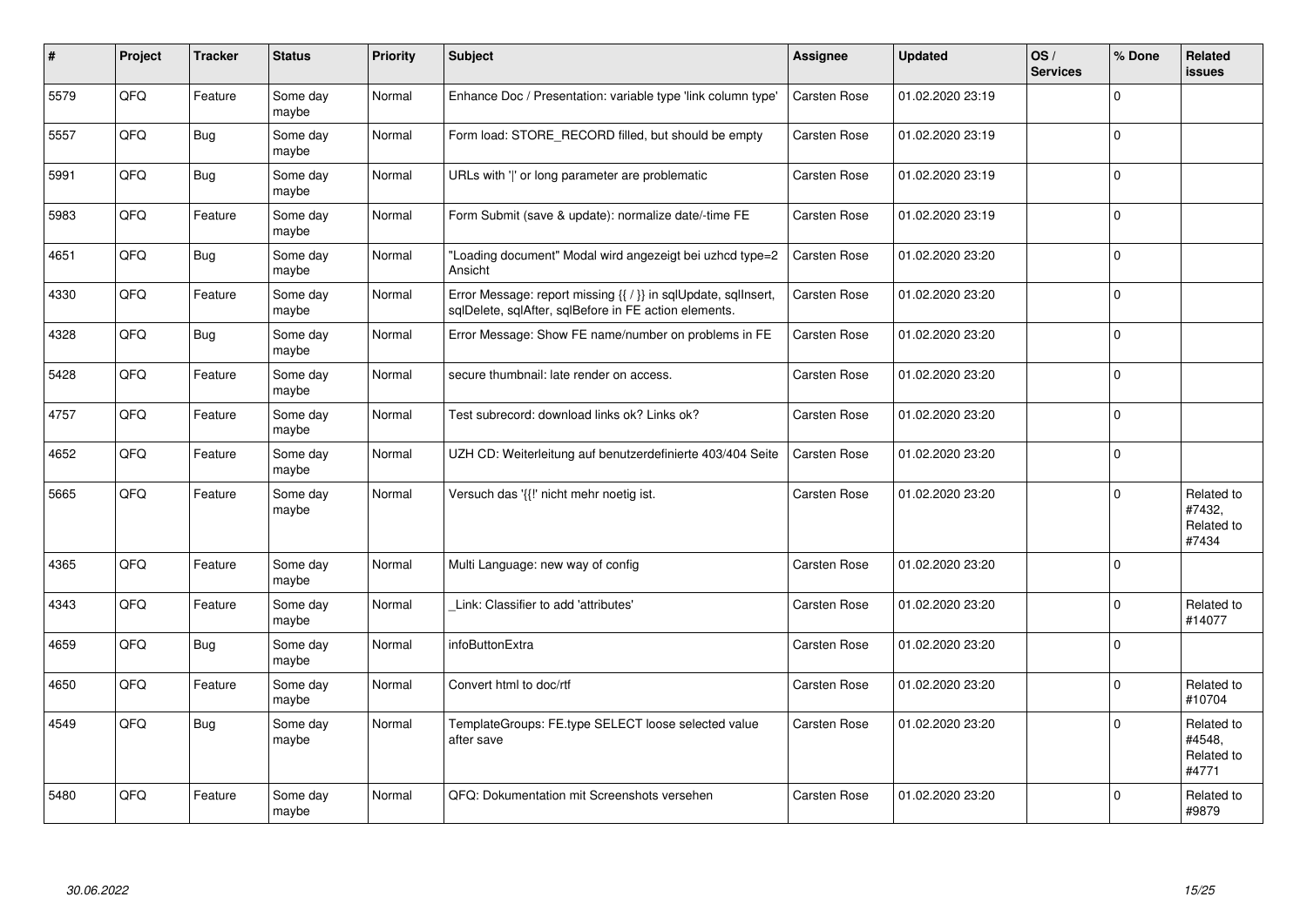| ∦    | Project | <b>Tracker</b> | <b>Status</b>     | <b>Priority</b> | <b>Subject</b>                                                                                                   | Assignee            | <b>Updated</b>   | OS/<br><b>Services</b> | % Done      | Related<br><b>issues</b>                       |
|------|---------|----------------|-------------------|-----------------|------------------------------------------------------------------------------------------------------------------|---------------------|------------------|------------------------|-------------|------------------------------------------------|
| 4771 | QFQ     | Bug            | Some day<br>maybe | Normal          | qfq: select-down-values empty after save (edit-form for<br>program administrators)                               | <b>Carsten Rose</b> | 01.02.2020 23:20 |                        | $\Omega$    | Related to<br>#4549, Has<br>duplicate<br>#4282 |
| 3547 | QFQ     | <b>Bug</b>     | <b>New</b>        | Normal          | FE of type 'note' causes writing of empty fields.                                                                | Carsten Rose        | 01.02.2020 23:21 |                        | $\Omega$    |                                                |
| 3504 | QFQ     | Feature        | New               | Normal          | Logging: welche Action FEs werden wann wie ausgefuehrt                                                           | <b>Carsten Rose</b> | 01.02.2020 23:21 |                        | $\Omega$    | Related to<br>#5458,<br>Related to<br>#4092    |
| 5576 | QFQ     | <b>Bug</b>     | New               | Normal          | Using MySQL 'DROP' requires privilege - wich is not really<br>necessary.                                         | Carsten Rose        | 01.02.2020 23:21 |                        | $\Omega$    |                                                |
| 5131 | QFQ     | Feature        | <b>New</b>        | Normal          | Activate Spin Gear ('wait/busy' indicator) via LINK attribute                                                    | <b>Carsten Rose</b> | 01.02.2020 23:21 |                        | $\Omega$    |                                                |
| 4250 | QFQ     | Feature        | New               | Normal          | AutoCron in QFQ via PHP                                                                                          | Carsten Rose        | 01.02.2020 23:21 |                        | $\Omega$    | Related to<br>#3292,<br>Related to<br>#3291    |
| 6483 | QFQ     | <b>Bug</b>     | <b>New</b>        | Normal          | R Store funktioniert nicht bei 'Report Notation' im FE                                                           | Carsten Rose        | 01.02.2020 23:21 |                        | $\mathbf 0$ |                                                |
| 6462 | QFQ     | Bug            | <b>New</b>        | Normal          | File Upload: Nutzlose Fehlermeldung wenn Datei zu gross                                                          | Carsten Rose        | 01.02.2020 23:21 |                        | $\Omega$    | Related to<br>#6139                            |
| 6437 | QFQ     | Feature        | New               | Normal          | Neuer Mode Button bei FormElementen                                                                              | Carsten Rose        | 01.02.2020 23:21 |                        | $\Omega$    | Related to<br>#9668,<br>Blocked by<br>#9678    |
| 6292 | QFQ     | Feature        | <b>New</b>        | Normal          | Download: File speichern mit Hash aber original Filename in<br>der Datenbank vermerken fuer Downloads            | <b>Carsten Rose</b> | 01.02.2020 23:21 |                        | $\Omega$    |                                                |
| 6289 | QFQ     | Feature        | <b>New</b>        | Normal          | Form: Log                                                                                                        | Carsten Rose        | 01.02.2020 23:21 |                        | $\Omega$    |                                                |
| 6765 | QFQ     | Feature        | New               | Normal          | Moeglichkeit via QFQ eigene Logs zu schreiben                                                                    | Carsten Rose        | 01.02.2020 23:21 |                        | $\mathbf 0$ |                                                |
| 6677 | QFQ     | Bug            | <b>New</b>        | Normal          | Error message FE Action Element: no/wrong FE reference<br>who cause the problem.                                 | Carsten Rose        | 01.02.2020 23:21 |                        | $\Omega$    |                                                |
| 6609 | QFQ     | Feature        | New               | Normal          | Formlet: JSON API erweitern                                                                                      | Carsten Rose        | 01.02.2020 23:21 |                        | 50          |                                                |
| 6594 | QFQ     | Feature        | <b>New</b>        | Normal          | Excel: on download, check if there is a valid sip                                                                | Carsten Rose        | 01.02.2020 23:21 |                        | $\Omega$    |                                                |
| 7119 | QFQ     | Feature        | New               | Normal          | Upload: scaleDownWidth, scaleDownHeight                                                                          | Carsten Rose        | 01.02.2020 23:21 |                        | $\mathbf 0$ |                                                |
| 7102 | QFQ     | Feature        | <b>New</b>        | Normal          | Comment sign in report: '#' and '--'                                                                             | Carsten Rose        | 01.02.2020 23:21 |                        | $\Omega$    |                                                |
| 7099 | QFQ     | Feature        | <b>New</b>        | Normal          | Redesign FormEditor                                                                                              | Carsten Rose        | 01.02.2020 23:21 |                        | $\Omega$    |                                                |
| 7014 | QFQ     | Bug            | <b>New</b>        | Normal          | Sending invalid emails succeeds when<br>debug.redirectAllMailTo is set                                           | Carsten Rose        | 01.02.2020 23:21 |                        | $\Omega$    |                                                |
| 6912 | QFQ     | Bug            | New               | Normal          | error Message Var 'deadline' already set in SIP - in Form<br>with FE.value={{deadline:R:::{{deadlinePeriod:Y}}}} | Carsten Rose        | 01.02.2020 23:21 |                        | $\Omega$    |                                                |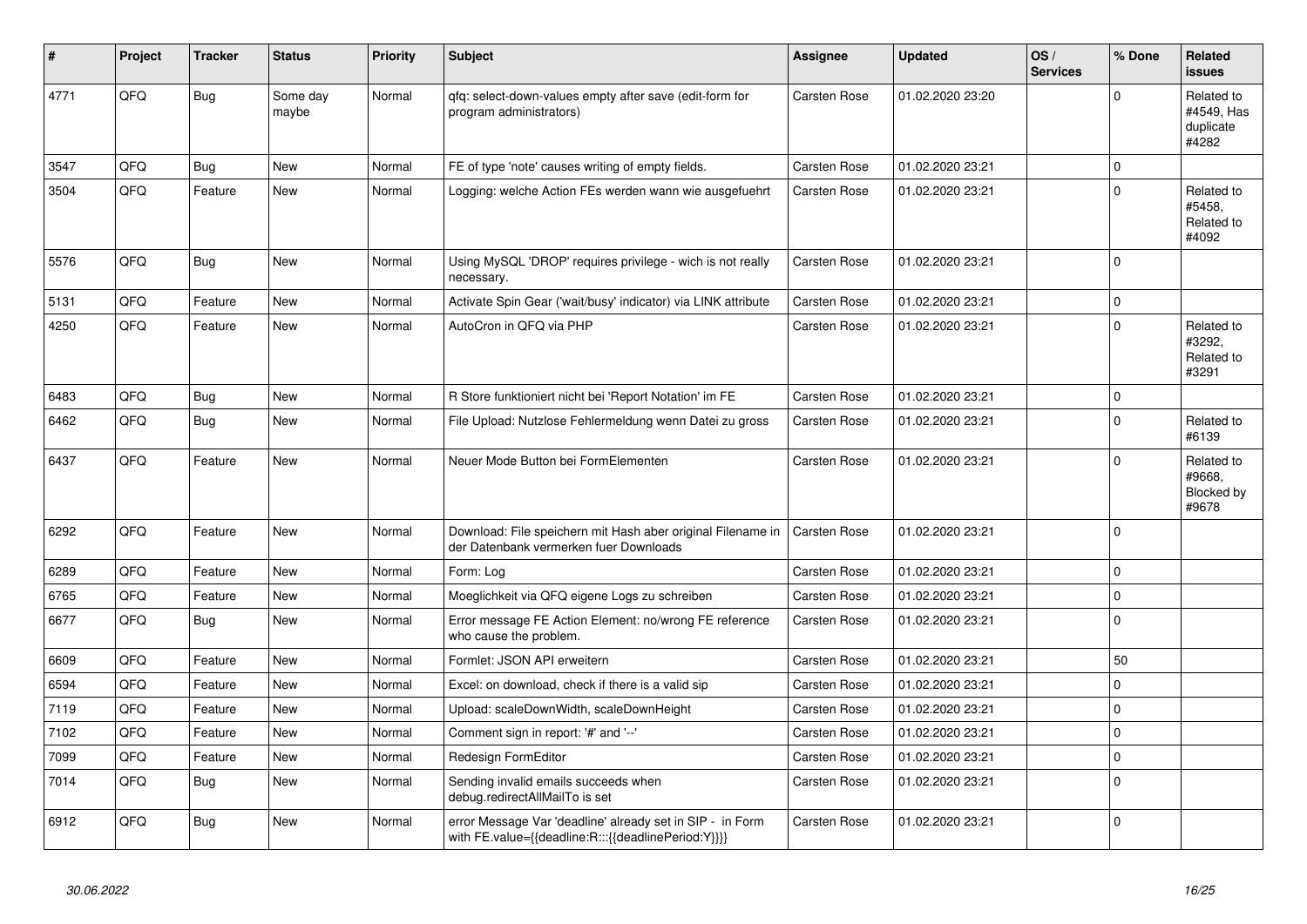| #    | Project | <b>Tracker</b> | <b>Status</b> | <b>Priority</b> | Subject                                                                                                                    | <b>Assignee</b>     | <b>Updated</b>   | OS/<br><b>Services</b> | % Done      | Related<br>issues         |
|------|---------|----------------|---------------|-----------------|----------------------------------------------------------------------------------------------------------------------------|---------------------|------------------|------------------------|-------------|---------------------------|
| 6855 | QFQ     | Feature        | New           | Normal          | With {{feUser:U}}!={{feUser:T}}: Save / Delete: only possible<br>with {{feUserSave:U}}='yes' and '{{feUserDelete:U}}='yes' | <b>Carsten Rose</b> | 01.02.2020 23:21 |                        | $\Omega$    |                           |
| 7481 | QFQ     | Feature        | <b>New</b>    | Normal          | Detect 'BaseUrl' automatically                                                                                             | <b>Carsten Rose</b> | 01.02.2020 23:21 |                        | $\mathbf 0$ |                           |
| 7342 | QFQ     | Feature        | New           | Normal          | add content $=$ hide this                                                                                                  | <b>Carsten Rose</b> | 01.02.2020 23:21 |                        | $\mathbf 0$ |                           |
| 7280 | QFQ     | Feature        | New           | Normal          | recently used table                                                                                                        | <b>Carsten Rose</b> | 01.02.2020 23:21 |                        | $\mathbf 0$ |                           |
| 7261 | QFQ     | <b>Bug</b>     | New           | Normal          | Report pathFilename for user without path, only the filename                                                               | <b>Carsten Rose</b> | 01.02.2020 23:21 |                        | $\mathbf 0$ |                           |
| 7239 | QFQ     | Feature        | New           | Normal          | TinyMCE: html tag whitelist                                                                                                | <b>Carsten Rose</b> | 01.02.2020 23:21 |                        | $\mathbf 0$ | Related to<br>#14320      |
| 7219 | QFQ     | Bug            | <b>New</b>    | Normal          | typeSheadSql / typeAheadSqlPrefetch: change to curly<br>braces                                                             | <b>Carsten Rose</b> | 01.02.2020 23:21 |                        | 0           |                           |
| 7175 | QFQ     | Feature        | <b>New</b>    | Normal          | Upload: md5 hash as filename                                                                                               | <b>Carsten Rose</b> | 01.02.2020 23:21 |                        | $\mathbf 0$ |                           |
| 9602 | QFQ     | Feature        | New           | Normal          | Form definition as JSON                                                                                                    | <b>Carsten Rose</b> | 01.02.2020 23:21 |                        | 0           | Related to<br>#9600       |
| 7683 | QFQ     | Feature        | New           | Normal          | Special column names in '{{ SELECT  AS _link }}' should<br>be detected                                                     | <b>Carsten Rose</b> | 01.02.2020 23:21 |                        | 0           |                           |
| 7681 | QFQ     | Feature        | New           | Normal          | Optional switch off 'check for modified record'                                                                            | <b>Carsten Rose</b> | 01.02.2020 23:21 |                        | $\mathbf 0$ |                           |
| 7574 | QFQ     | <b>Bug</b>     | New           | Normal          | Substitute error: form element not reported / dont parse<br>Form.note                                                      | <b>Carsten Rose</b> | 01.02.2020 23:21 |                        | $\Omega$    |                           |
| 7521 | QFQ     | Feature        | <b>New</b>    | Normal          | TemplateGroup: fe.type=upload                                                                                              | Carsten Rose        | 01.02.2020 23:21 |                        | $\Omega$    | Related to<br>#9706       |
| 4082 | QFQ     | Feature        | New           | Normal          | Dynamic Update: modeSql - useful default                                                                                   | <b>Carsten Rose</b> | 01.02.2020 23:22 |                        | $\mathbf 0$ |                           |
| 7512 | QFQ     | <b>Bug</b>     | New           | Normal          | FE: inputType=number >> 'pattern' is not respected                                                                         | <b>Carsten Rose</b> | 01.02.2020 23:22 |                        | $\mathbf 0$ |                           |
| 7109 | QFQ     | Feature        | <b>New</b>    | Normal          | Dynamic Updates: row/element hide                                                                                          | <b>Carsten Rose</b> | 01.02.2020 23:22 |                        | $\Omega$    | Has<br>duplicate<br>#4081 |
| 7002 | QFQ     | Bug            | <b>New</b>    | Normal          | Dynamic Update: row does not disappear / appear                                                                            | <b>Carsten Rose</b> | 01.02.2020 23:22 |                        | $\mathbf 0$ |                           |
| 6250 | QFQ     | Feature        | In Progress   | Normal          | Enhance layout: a) Subrecord, b) Subrecord-Title                                                                           | <b>Carsten Rose</b> | 01.02.2020 23:22 |                        | $\Omega$    | Related to<br>#5391       |
| 7812 | QFQ     | Feature        | New           | Normal          | FE 'Subrecord' - new option 'subrecordShowFilter',<br>'subrecordPaging'                                                    | <b>Carsten Rose</b> | 01.02.2020 23:22 |                        | $\mathbf 0$ |                           |
| 7795 | QFQ     | Bug            | New           | Normal          | Readonly Form: Typeahead-Felder                                                                                            | <b>Carsten Rose</b> | 01.02.2020 23:22 |                        | $\mathbf 0$ | Related to<br>#10640      |
| 7685 | QFQ     | <b>Bug</b>     | New           | Normal          | Open FormElement from QFQ error message and save<br>modified record: error about missing {{formId:F}}                      | Carsten Rose        | 01.02.2020 23:22 |                        | $\mathbf 0$ |                           |
| 7547 | QFQ     | Bug            | New           | Normal          | Error Message in afterSave: wrong parameter column<br>reported                                                             | Carsten Rose        | 01.02.2020 23:22 |                        | $\mathbf 0$ |                           |
| 7524 | QFQ     | <b>Bug</b>     | New           | Normal          | QFQ throws a 'General Error' if 'fileadmin/protected/log/' is<br>not writeable                                             | Carsten Rose        | 01.02.2020 23:22 |                        | 0           |                           |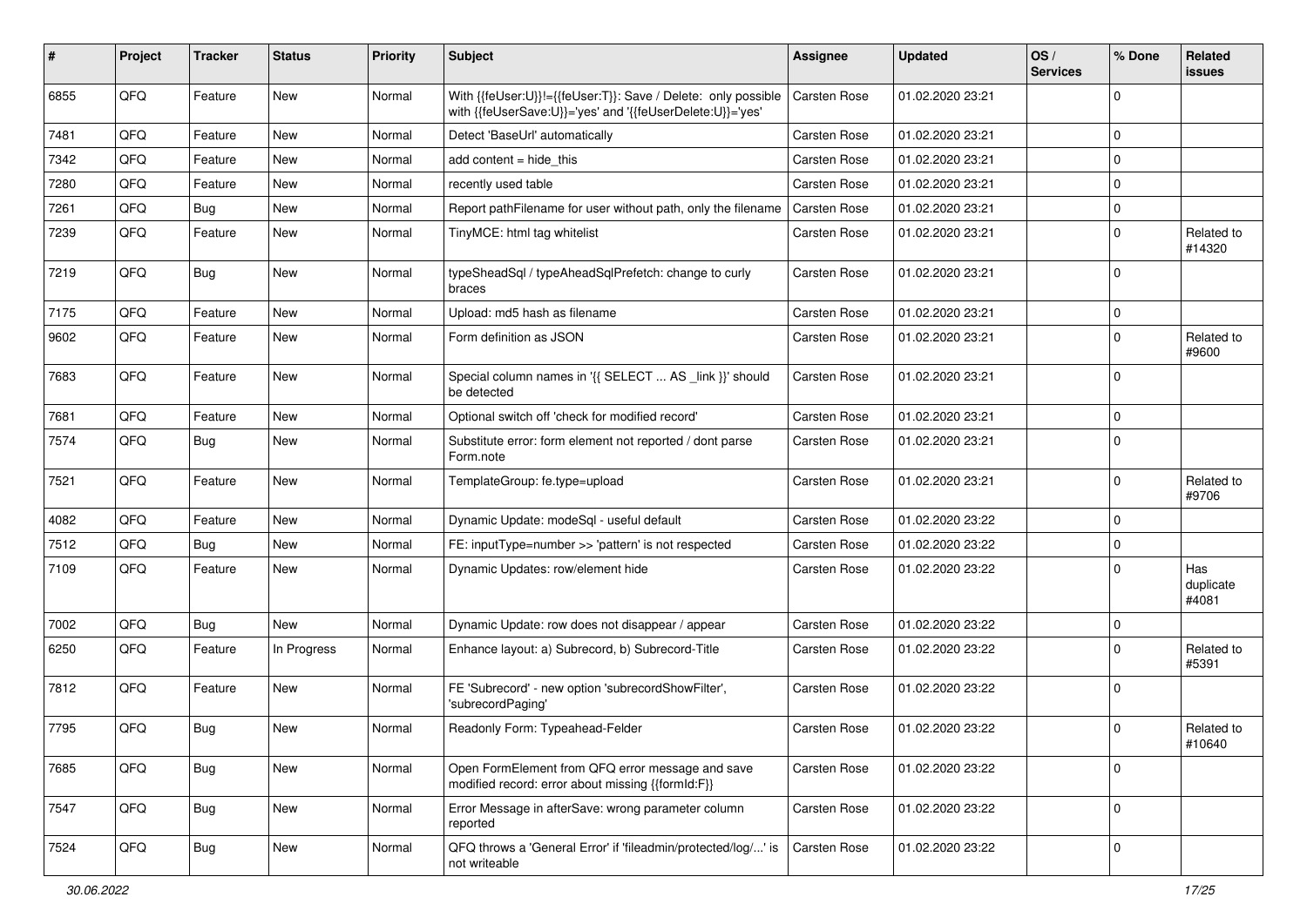| #    | Project | <b>Tracker</b> | <b>Status</b> | <b>Priority</b> | <b>Subject</b>                                                                                         | Assignee            | <b>Updated</b>   | OS/<br><b>Services</b> | % Done      | Related<br>issues    |
|------|---------|----------------|---------------|-----------------|--------------------------------------------------------------------------------------------------------|---------------------|------------------|------------------------|-------------|----------------------|
| 7520 | QFQ     | Feature        | <b>New</b>    | Normal          | QR Code:  AS _qr ( AS _link)                                                                           | Carsten Rose        | 01.02.2020 23:22 |                        | $\Omega$    |                      |
| 7519 | QFQ     | Feature        | <b>New</b>    | Normal          | Select: Multi                                                                                          | Carsten Rose        | 01.02.2020 23:22 |                        | $\Omega$    |                      |
| 7513 | QFQ     | Bug            | <b>New</b>    | Normal          | Radios not correct aligned                                                                             | Carsten Rose        | 01.02.2020 23:22 |                        | $\Omega$    |                      |
| 8806 | QFQ     | Feature        | New           | Normal          | SQL Function nl2br                                                                                     | <b>Carsten Rose</b> | 01.02.2020 23:22 |                        | $\Omega$    |                      |
| 8719 | QFQ     | Feature        | <b>New</b>    | Normal          | extraButtonLock: add support for 0/1                                                                   | <b>Carsten Rose</b> | 01.02.2020 23:22 |                        | $\Omega$    |                      |
| 8336 | QFQ     | Feature        | <b>New</b>    | Normal          | Form > modified > Close New: a) Optional disable popup, b)<br>custom text, c) mode on save: closelstay | <b>Carsten Rose</b> | 01.02.2020 23:22 |                        | $\Omega$    | Related to<br>#8335  |
| 8089 | QFQ     | Feature        | <b>New</b>    | Normal          | Copy/Paste for FormElements                                                                            | <b>Carsten Rose</b> | 01.02.2020 23:22 |                        | $\Omega$    |                      |
| 8049 | QFQ     | Bug            | <b>New</b>    | Normal          | FE.type=note, column 'value': text moves some pixel to top<br>after save                               | <b>Carsten Rose</b> | 01.02.2020 23:22 |                        | $\Omega$    |                      |
| 7924 | QFQ     | Feature        | <b>New</b>    | Normal          | Radio/Checkbox with Tooltip                                                                            | <b>Carsten Rose</b> | 01.02.2020 23:22 |                        | 0           |                      |
| 9129 | QFQ     | Feature        | <b>New</b>    | Normal          | sqlValidate: Message as notification, not as error                                                     | <b>Carsten Rose</b> | 01.02.2020 23:22 |                        | $\Omega$    | Related to<br>#9128  |
| 9128 | QFQ     | Feature        | <b>New</b>    | Normal          | Error Message: not replaced variables- a) replace back to<br>'{{', b) underline                        | <b>Carsten Rose</b> | 01.02.2020 23:22 |                        | $\Omega$    | Related to<br>#9129  |
| 9127 | QFQ     | <b>Bug</b>     | <b>New</b>    | Normal          | Error Message: change 'roll over' color - text not readable                                            | <b>Carsten Rose</b> | 01.02.2020 23:22 |                        | $\mathbf 0$ |                      |
| 8975 | QFQ     | Feature        | <b>New</b>    | Normal          | Report Notation: 2.0                                                                                   | <b>Carsten Rose</b> | 01.02.2020 23:22 |                        | $\Omega$    | Related to<br>#8963  |
| 9317 | QFQ     | Bug            | New           | Normal          | FE.type=note: with dynamic show/hidden an empty label<br>causes trouble                                | <b>Carsten Rose</b> | 01.02.2020 23:22 |                        | $\Omega$    |                      |
| 9275 | QFQ     | <b>Bug</b>     | <b>New</b>    | Normal          | autcron: t3 page, which takes to long to respond, is not<br>reported properly                          | Carsten Rose        | 01.02.2020 23:22 |                        | 100         |                      |
| 9208 | QFQ     | Feature        | <b>New</b>    | Normal          | Manage 'recent' records                                                                                | Carsten Rose        | 01.02.2020 23:22 |                        | $\Omega$    |                      |
| 9177 | QFQ     | Bug            | <b>New</b>    | Normal          | Bug? QFQ tries to save an action FE, which has real<br>existing column name                            | Carsten Rose        | 01.02.2020 23:22 |                        | $\Omega$    |                      |
| 9136 | QFQ     | Feature        | <b>New</b>    | Normal          | Create ZIP files with dynamic PDFs                                                                     | Carsten Rose        | 01.02.2020 23:22 |                        | $\Omega$    |                      |
| 9537 | QFQ     | Feature        | <b>New</b>    | Normal          | FormEditor: Edit fieldset in FrontEnd                                                                  | <b>Carsten Rose</b> | 01.02.2020 23:22 |                        | $\Omega$    |                      |
| 9533 | QFQ     | Bug            | <b>New</b>    | Normal          | FE.type=upload: Check in 'beforeSave' if upload is given                                               | Carsten Rose        | 01.02.2020 23:22 |                        | $\Omega$    | Related to<br>#11523 |
| 9352 | QFQ     | Feature        | <b>New</b>    | Normal          | FE 'Native' fire slaveld, sqlAfter, sqllns                                                             | Carsten Rose        | 01.02.2020 23:22 |                        | $\Omega$    |                      |
| 9811 | QFQ     | Feature        | <b>New</b>    | Normal          | Report: tag every n'th row                                                                             | Carsten Rose        | 01.02.2020 23:22 |                        | $\Omega$    |                      |
| 9783 | QFQ     | Bug            | New           | Normal          | Email with special characters                                                                          | Carsten Rose        | 01.02.2020 23:22 |                        | $\mathbf 0$ |                      |
| 9781 | QFQ     | Feature        | New           | Normal          | Button: CSS class to make buttons smaller                                                              | Carsten Rose        | 01.02.2020 23:22 |                        | $\Omega$    |                      |
| 9707 | QFQ     | Feature        | New           | Normal          | SIP security: encode pageld and check pageld on decode                                                 | Carsten Rose        | 01.02.2020 23:22 |                        | $\Omega$    |                      |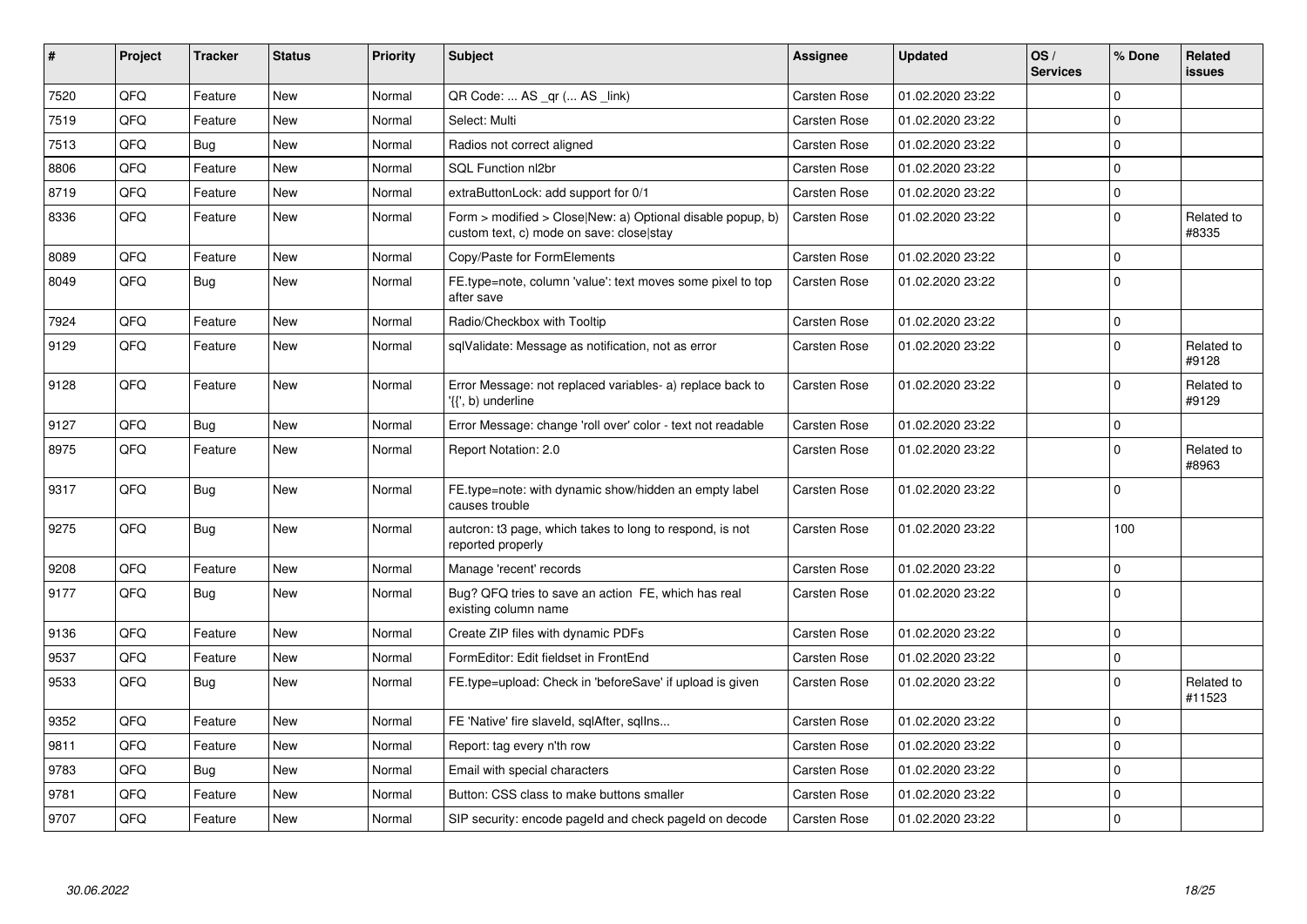| #     | Project | <b>Tracker</b> | <b>Status</b> | <b>Priority</b> | Subject                                                                                            | Assignee            | <b>Updated</b>   | OS/<br><b>Services</b> | % Done      | Related<br>issues                                                    |
|-------|---------|----------------|---------------|-----------------|----------------------------------------------------------------------------------------------------|---------------------|------------------|------------------------|-------------|----------------------------------------------------------------------|
| 9706  | QFQ     | Feature        | <b>New</b>    | Normal          | Multi File Upload (hidden template group)                                                          | <b>Carsten Rose</b> | 01.02.2020 23:22 |                        | $\Omega$    | Related to<br>#7521,<br>Related to<br>#5562,<br>Related to<br>#13330 |
| 9691  | QFQ     | Bug            | In Progress   | Normal          | Checkbox: dynamic update > readonly                                                                | Carsten Rose        | 01.02.2020 23:22 |                        | 50          | Related to<br>#9834                                                  |
| 10015 | QFQ     | Feature        | Priorize      | Normal          | Monospace in Textarea                                                                              | <b>Carsten Rose</b> | 03.02.2020 13:40 |                        | $\mathbf 0$ |                                                                      |
| 10115 | QFQ     | Feature        | <b>New</b>    | Normal          | TypeAhead: static list                                                                             | <b>Carsten Rose</b> | 26.02.2020 16:42 |                        | 100         |                                                                      |
| 4050  | QFQ     | Feature        | New           | Normal          | sql.log: 1) FormElement ID which causes a specific action,<br>2) Result in the same row.           | Carsten Rose        | 15.04.2020 11:35 |                        | 0           | Related to<br>#5458                                                  |
| 10082 | QFQ     | Bug            | <b>New</b>    | Normal          | FE.type=SELECT - 'sanatize' Class                                                                  | Carsten Rose        | 07.05.2020 09:36 |                        | $\Omega$    | Related to<br>#10081                                                 |
| 10119 | QFQ     | Feature        | <b>New</b>    | Normal          | Dropdown (selectlist) & TypeAhead: format and catagorize<br>list                                   | Carsten Rose        | 07.05.2020 09:36 |                        | $\Omega$    |                                                                      |
| 10322 | QFQ     | Bug            | <b>New</b>    | Normal          | FormElement / Radio: missing column 'enum' >> FE not<br>reported                                   | Carsten Rose        | 07.05.2020 09:37 |                        | $\Omega$    |                                                                      |
| 10443 | QFQ     | Feature        | In Progress   | Normal          | Konzept_api / _live                                                                                | Carsten Rose        | 07.05.2020 09:39 |                        | $\mathbf 0$ |                                                                      |
| 5559  | QFQ     | Bug            | <b>New</b>    | Normal          | FE.type = Upload: 'accept' might contain variables                                                 | Carsten Rose        | 11.05.2020 21:23 |                        | $\Omega$    |                                                                      |
| 10593 | QFQ     | Feature        | <b>New</b>    | Normal          | label2: text behind input element                                                                  | <b>Carsten Rose</b> | 16.05.2020 10:57 |                        | $\mathbf 0$ |                                                                      |
| 5345  | QFQ     | Feature        | New           | Normal          | Report: UPDATE / INSERT / DELETE statements should<br>trigger subqueries, depending on the result. | Carsten Rose        | 27.05.2020 16:11 |                        | $\Omega$    |                                                                      |
| 10658 | QFQ     | Bug            | <b>New</b>    | Normal          | processReadOnly broken                                                                             | Carsten Rose        | 27.05.2020 17:55 |                        | $\mathbf 0$ |                                                                      |
| 10005 | QFQ     | Feature        | Priorize      | Normal          | Report / special column name:  AS _calendar                                                        | Carsten Rose        | 03.06.2020 17:28 |                        | $\mathbf 0$ |                                                                      |
| 3432  | QFQ     | Feature        | New           | Normal          | subrecord: dynamicUpdate                                                                           | Carsten Rose        | 11.06.2020 21:10 |                        | 0           | Related to<br>#5691                                                  |
| 10819 | QFQ     | Feature        | New           | Normal          | Persistent SIP - second try                                                                        | Carsten Rose        | 29.06.2020 23:02 |                        | $\Omega$    | Related to<br>#6261                                                  |
| 10976 | QFQ     | Feature        | <b>New</b>    | Normal          | Excel Export Verbesserungen                                                                        | <b>Carsten Rose</b> | 06.08.2020 10:56 |                        | $\Omega$    |                                                                      |
| 10996 | QFQ     | Feature        | New           | Normal          | Download video via sip: no seek                                                                    | Carsten Rose        | 12.08.2020 14:18 |                        | $\Omega$    |                                                                      |
| 11080 | QFQ     | Feature        | New           | Normal          | Send MQTT messages                                                                                 | Carsten Rose        | 29.08.2020 19:49 |                        | $\Omega$    |                                                                      |
| 11076 | QFQ     | Feature        | In Progress   | Normal          | SELECT  AS _websocket                                                                              | Carsten Rose        | 30.08.2020 17:49 |                        | $\mathbf 0$ |                                                                      |
| 11239 | QFQ     | <b>Bug</b>     | New           | Normal          | Radiobutton (plain): horizontales Rendern abhängig vom<br>Datentyp in der Datenbank                | Carsten Rose        | 30.09.2020 18:37 |                        | $\mathbf 0$ |                                                                      |
| 11504 | QFQ     | Feature        | New           | Normal          | Dynamic Update: Button text update for 'Save',' Close' &<br>'Delete'                               | Carsten Rose        | 12.11.2020 23:44 |                        | 0           |                                                                      |
| 10937 | QFG     | Bug            | New           | Normal          | Fehler mit abhängigen Select- Feldern beim Positionieren                                           | Carsten Rose        | 12.11.2020 23:45 |                        | $\mathbf 0$ |                                                                      |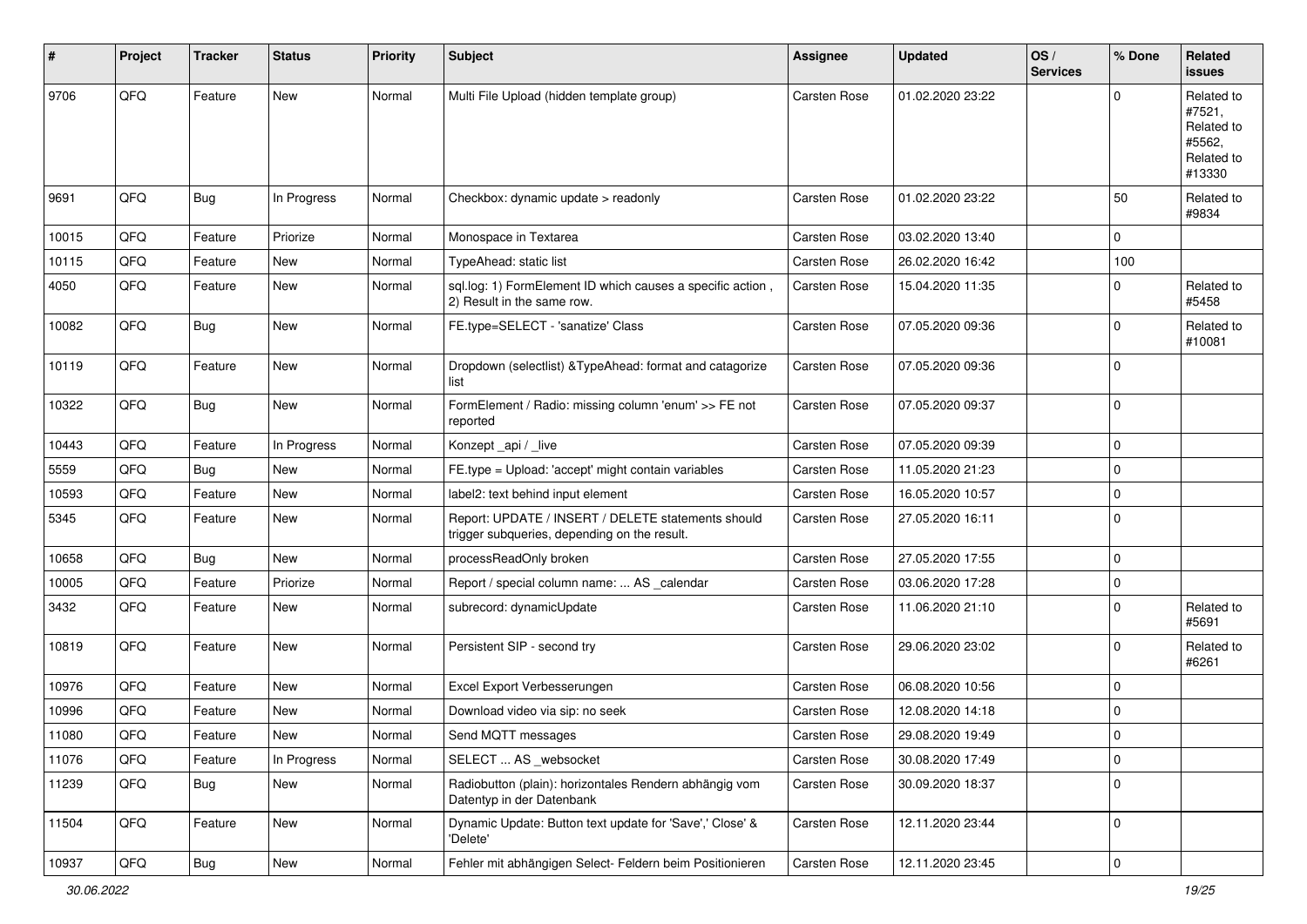| $\#$  | Project | <b>Tracker</b> | <b>Status</b>     | <b>Priority</b> | <b>Subject</b>                                                                                       | <b>Assignee</b>     | <b>Updated</b>   | OS/<br><b>Services</b> | % Done         | Related<br><b>issues</b>                                             |
|-------|---------|----------------|-------------------|-----------------|------------------------------------------------------------------------------------------------------|---------------------|------------------|------------------------|----------------|----------------------------------------------------------------------|
| 10704 | QFQ     | <b>Bug</b>     | New               | Normal          | wkhtml problem rendering fullCalendar.js / fabric.js >><br>successor: puppeteer                      | Carsten Rose        | 12.11.2020 23:45 |                        | $\Omega$       | Related to<br>#5024,<br>Related to<br>#4650,<br>Related to<br>#10715 |
| 10588 | QFQ     | Bug            | <b>New</b>        | Normal          | typeahed Tag: Doku anpassen                                                                          | Carsten Rose        | 12.11.2020 23:45 |                        | $\mathbf 0$    |                                                                      |
| 11523 | OFO     | Feature        | <b>New</b>        | Normal          | Mit dynamic Update erkennen, ob Upload gemacht wurde                                                 | Carsten Rose        | 13.11.2020 15:07 |                        | $\Omega$       | Related to<br>#9533                                                  |
| 11695 | QFQ     | <b>Bug</b>     | New               | Normal          | MultiForm required FE Error                                                                          | <b>Carsten Rose</b> | 04.12.2020 13:34 |                        | $\mathbf 0$    |                                                                      |
| 11752 | QFQ     | <b>Bug</b>     | New               | Normal          | checkbox renders multiple input elements with same name                                              | Carsten Rose        | 17.12.2020 14:58 |                        | $\Omega$       | Related to<br>#11750                                                 |
| 11775 | QFQ     | Feature        | <b>New</b>        | Normal          | Subrecord Tooltip pro Feld                                                                           | Carsten Rose        | 18.12.2020 15:22 |                        | $\Omega$       | Related to<br>#11955                                                 |
| 5695  | QFQ     | Feature        | In Progress       | Normal          | Multiform                                                                                            | <b>Carsten Rose</b> | 02.01.2021 18:38 |                        | $\Omega$       |                                                                      |
| 9281  | QFQ     | <b>Bug</b>     | Some day<br>maybe | Normal          | Allow STRICT_TRANS_TABLES                                                                            | <b>Carsten Rose</b> | 02.01.2021 18:43 |                        | $\overline{0}$ |                                                                      |
| 9958  | QFQ     | Bug            | Priorize          | Normal          | Broken subrecord query: no error message                                                             | Carsten Rose        | 05.02.2021 15:15 |                        | $\mathsf 0$    |                                                                      |
| 12023 | QFQ     | Feature        | New               | Normal          | MySQL Stored Precdure: QDECODESPECIALCHAR()                                                          | <b>Carsten Rose</b> | 16.02.2021 11:16 |                        | $\Omega$       | Related to<br>#12022                                                 |
| 12024 | QFQ     | Feature        | <b>New</b>        | Normal          | Excel Export: text columns by default decode<br>htmlspeciachar()                                     | <b>Carsten Rose</b> | 17.02.2021 23:55 |                        | $\Omega$       | Related to<br>#12022                                                 |
| 12040 | QFQ     | <b>Bug</b>     | <b>New</b>        | Normal          | FE Mode 'hidden' für zwei FEs auf einer Zeile                                                        | <b>Carsten Rose</b> | 18.02.2021 10:13 |                        | $\mathbf 0$    |                                                                      |
| 12045 | QFQ     | Bug            | <b>New</b>        | Normal          | templateGroup afterSave FE: Aufruf ohne<br>sqlHonorFormElements funktioniert nicht                   | <b>Carsten Rose</b> | 18.02.2021 16:33 |                        | $\Omega$       |                                                                      |
| 8187  | QFQ     | Feature        | <b>New</b>        | Normal          | Subrecord: enable/hide new button - make new/edit/delete<br>customizeable.                           | <b>Carsten Rose</b> | 06.03.2021 18:44 |                        | $\Omega$       | Related to<br>#11326                                                 |
| 3864  | QFQ     | Feature        | <b>New</b>        | Normal          | Encrypt / decrypt field                                                                              | Carsten Rose        | 08.03.2021 18:08 |                        | $\Omega$       |                                                                      |
| 12133 | QFQ     | Bug            | <b>New</b>        | Normal          | NPM, phpSpreadSheet aktualisieren                                                                    | Carsten Rose        | 15.03.2021 09:04 |                        | $\mathbf 0$    |                                                                      |
| 12146 | QFQ     | Feature        | <b>New</b>        | Normal          | Autocron Job: Anzeigen wann der naechste Job ausgefuehrt<br>wird, resp das er nicht ausgefuehrt wird | <b>Carsten Rose</b> | 15.03.2021 15:23 |                        | $\Omega$       |                                                                      |
| 11516 | QFQ     | Feature        | <b>New</b>        | Normal          | Multi Page Form (Previous/Next Buttons)                                                              | Carsten Rose        | 16.03.2021 17:52 |                        | $\mathbf 0$    |                                                                      |
| 8217  | QFQ     | Feature        | New               | Normal          | if-elseif-else construct                                                                             | <b>Carsten Rose</b> | 16.03.2021 18:41 |                        | $\Omega$       | Related to<br>#10716                                                 |
| 10714 | QFQ     | Feature        | <b>New</b>        | Normal          | multi Table Form                                                                                     | Carsten Rose        | 16.03.2021 18:44 |                        | $\mathbf 0$    |                                                                      |
| 12187 | QFQ     | <b>Bug</b>     | <b>New</b>        | Normal          | Trigger FormAsFile() via Report: probably problem with multi<br>DB setup                             | <b>Carsten Rose</b> | 20.03.2021 21:20 |                        | $\Omega$       |                                                                      |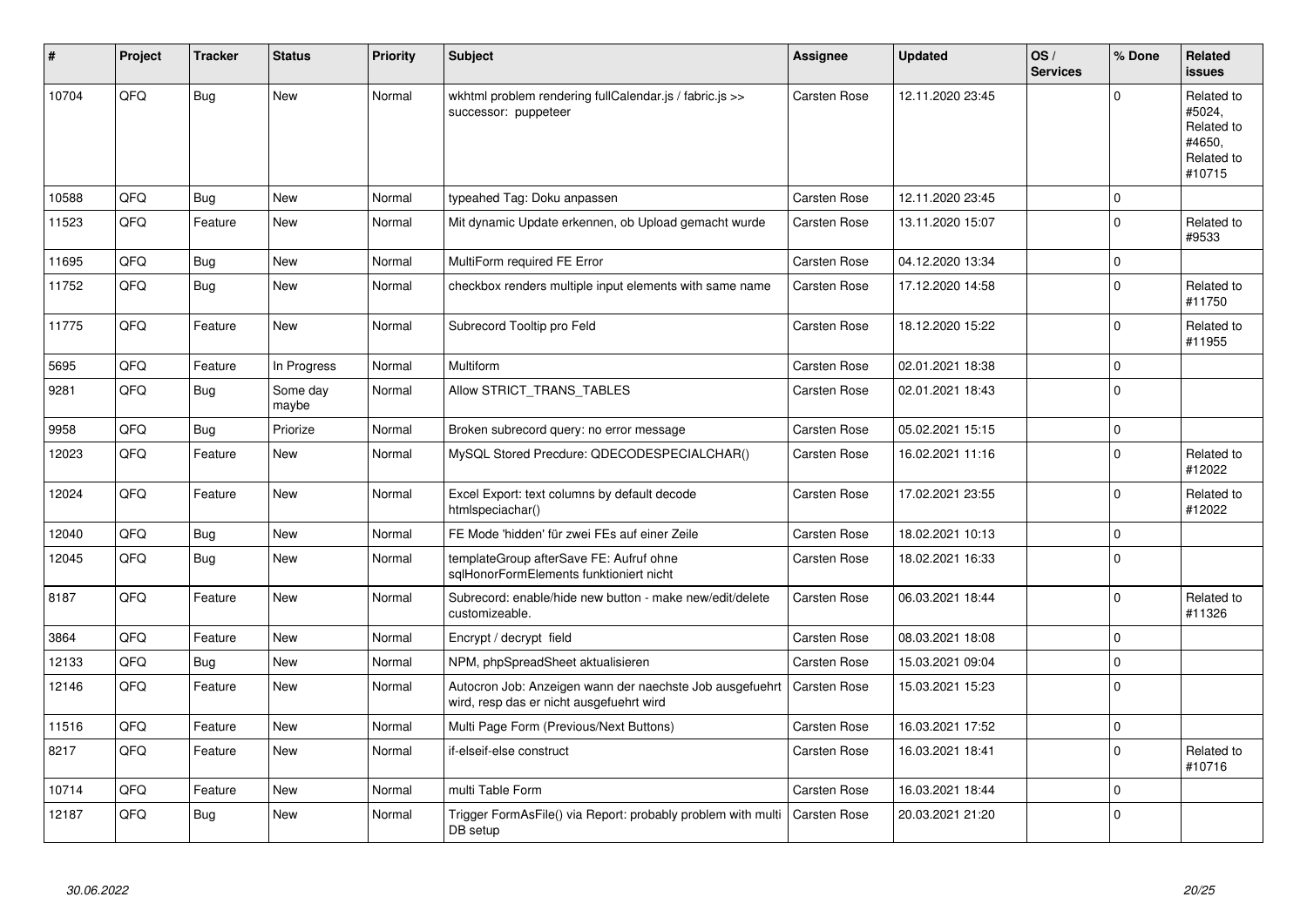| ∦     | Project | <b>Tracker</b> | <b>Status</b> | <b>Priority</b> | <b>Subject</b>                                                                                             | Assignee                                               | <b>Updated</b>   | OS/<br><b>Services</b> | % Done      | Related<br><b>issues</b>                      |                      |
|-------|---------|----------------|---------------|-----------------|------------------------------------------------------------------------------------------------------------|--------------------------------------------------------|------------------|------------------------|-------------|-----------------------------------------------|----------------------|
| 10080 | QFQ     | Feature        | <b>New</b>    | Normal          | Popup on 'save' / 'close': configure dialog (answer<br>yes/no/cancle/)                                     | Carsten Rose                                           | 28.03.2021 20:52 |                        | $\Omega$    | Is duplicate<br>of #12262                     |                      |
| 12330 | QFQ     | Feature        | New           | Normal          | Copy to input field / text area / TinyMCE                                                                  | Carsten Rose                                           | 07.04.2021 09:01 |                        | $\Omega$    |                                               |                      |
| 12162 | QFQ     | Feature        | <b>New</b>    | Normal          | FE.type=sendmail: personalized mailing (several mails) via<br>template                                     | Carsten Rose                                           | 03.05.2021 20:45 |                        | $\Omega$    |                                               |                      |
| 12109 | QFQ     | Feature        | New           | Normal          | Donwload Link: Plain, SIP, Persistent Link, Peristent SIP -<br>new notation                                | <b>Carsten Rose</b>                                    | 03.05.2021 20:45 |                        | $\Omega$    | Related to<br>#12085                          |                      |
| 12480 | QFQ     | Feature        | <b>New</b>    | Normal          | If QFQ upgrade is running, block further request                                                           | Carsten Rose                                           | 03.05.2021 20:45 |                        | $\Omega$    |                                               |                      |
| 12477 | QFQ     | Feature        | New           | Normal          | Support for refactoring: Form, FormElement, diverse<br>Tabellen/Spalten, tt-content Records                | Carsten Rose                                           | 03.05.2021 20:45 |                        | $\Omega$    |                                               |                      |
| 12474 | QFQ     | Feature        | New           | Normal          | Check BaseConfigURL if it is given and the the last char is '/'                                            | <b>Carsten Rose</b>                                    | 03.05.2021 20:45 |                        | $\mathbf 0$ |                                               |                      |
| 12413 | QFQ     | Feature        | New           | Normal          | STORE_TYPO3: enhance for {{be_users.email:T}},<br>{{fe users.email:T}}                                     | Carsten Rose                                           | 03.05.2021 20:45 |                        | $\Omega$    | Related to<br>#12412,<br>Related to<br>#10012 |                      |
| 12400 | QFQ     | Feature        | <b>New</b>    | Normal          | Tutorial ist in QFQ Doku, Wird in der Suche gefunden, es<br>gibt aber kein Menupunkt - Inhalt ueberpruefen | Carsten Rose                                           | 03.05.2021 20:45 |                        | $\Omega$    |                                               |                      |
| 12269 | QFQ     | Feature        | <b>New</b>    | Normal          | 2FA - Login                                                                                                | Carsten Rose                                           | 03.05.2021 20:45 |                        | $\mathbf 0$ |                                               |                      |
| 11747 | QFQ     | Feature        | New           | Normal          | Maintenance Page with Redirect                                                                             | Carsten Rose                                           | 03.05.2021 20:47 |                        | $\Omega$    | Related to<br>#11741                          |                      |
| 11955 | QFQ     | Feature        | <b>New</b>    | Normal          | subrecord: new title option to set <th> attributes - e.g. to<br/>customize tablesorter options.</th>       | attributes - e.g. to<br>customize tablesorter options. | Carsten Rose     | 03.05.2021 20:47       |             | $\Omega$                                      | Related to<br>#11775 |
| 11668 | QFQ     | Bug            | <b>New</b>    | Normal          | Play function.sql - problem with mysql                                                                     | Carsten Rose                                           | 03.05.2021 20:48 |                        | $\Omega$    |                                               |                      |
| 11667 | QFQ     | Bug            | <b>New</b>    | Normal          | MySQL mariadb-server-10.3: Incorrect datetime value                                                        | Carsten Rose                                           | 03.05.2021 20:48 |                        | 0           |                                               |                      |
| 12163 | QFQ     | Feature        | New           | Normal          | Checkbox: table wrap                                                                                       | Carsten Rose                                           | 03.05.2021 20:51 |                        | $\Omega$    |                                               |                      |
| 12119 | QFQ     | Feature        | <b>New</b>    | Normal          | AS paged: error message missing if there ist no 'r' argument.                                              | <b>Carsten Rose</b>                                    | 03.05.2021 20:51 |                        | $\mathbf 0$ |                                               |                      |
| 12465 | QFQ     | Feature        | New           | Normal          | QFQ Function: use in FE to fill StoreRecord                                                                | Carsten Rose                                           | 05.05.2021 21:58 |                        | $\Omega$    |                                               |                      |
| 12504 | QFQ     | Feature        | Priorize      | Normal          | sql.log: report fe.id                                                                                      | Carsten Rose                                           | 05.05.2021 22:09 |                        | $\Omega$    |                                               |                      |
| 12503 | QFQ     | Feature        | Priorize      | Normal          | Detect dangerous UPDATE statement with missing WHERE                                                       | Carsten Rose                                           | 05.05.2021 22:09 |                        | $\Omega$    |                                               |                      |
| 11320 | QFQ     | Feature        | Priorize      | Normal          | Typo3 Version 10 support                                                                                   | Carsten Rose                                           | 05.05.2021 22:09 |                        | $\Omega$    |                                               |                      |
| 9394  | QFQ     | Feature        | Priorize      | Normal          | REST: allow for non numerical ids in get requests                                                          | Carsten Rose                                           | 05.05.2021 22:10 |                        | $\Omega$    |                                               |                      |
| 8963  | QFQ     | Feature        | Priorize      | Normal          | Setting values in a store: flexible way                                                                    | Carsten Rose                                           | 05.05.2021 22:10 |                        | $\mathbf 0$ | Related to<br>#8975                           |                      |
| 3867  | QFQ     | Feature        | Priorize      | Normal          | Readonly Formular: Template Groups add/delete<br>ausbeldnen                                                | Carsten Rose                                           | 05.05.2021 22:12 |                        | $\mathbf 0$ |                                               |                      |
| 8044  | QFQ     | Feature        | Priorize      | Normal          | Transaction: a) Form, b) Report                                                                            | Carsten Rose                                           | 05.05.2021 22:14 |                        | $\mathbf 0$ | Related to<br>#8043                           |                      |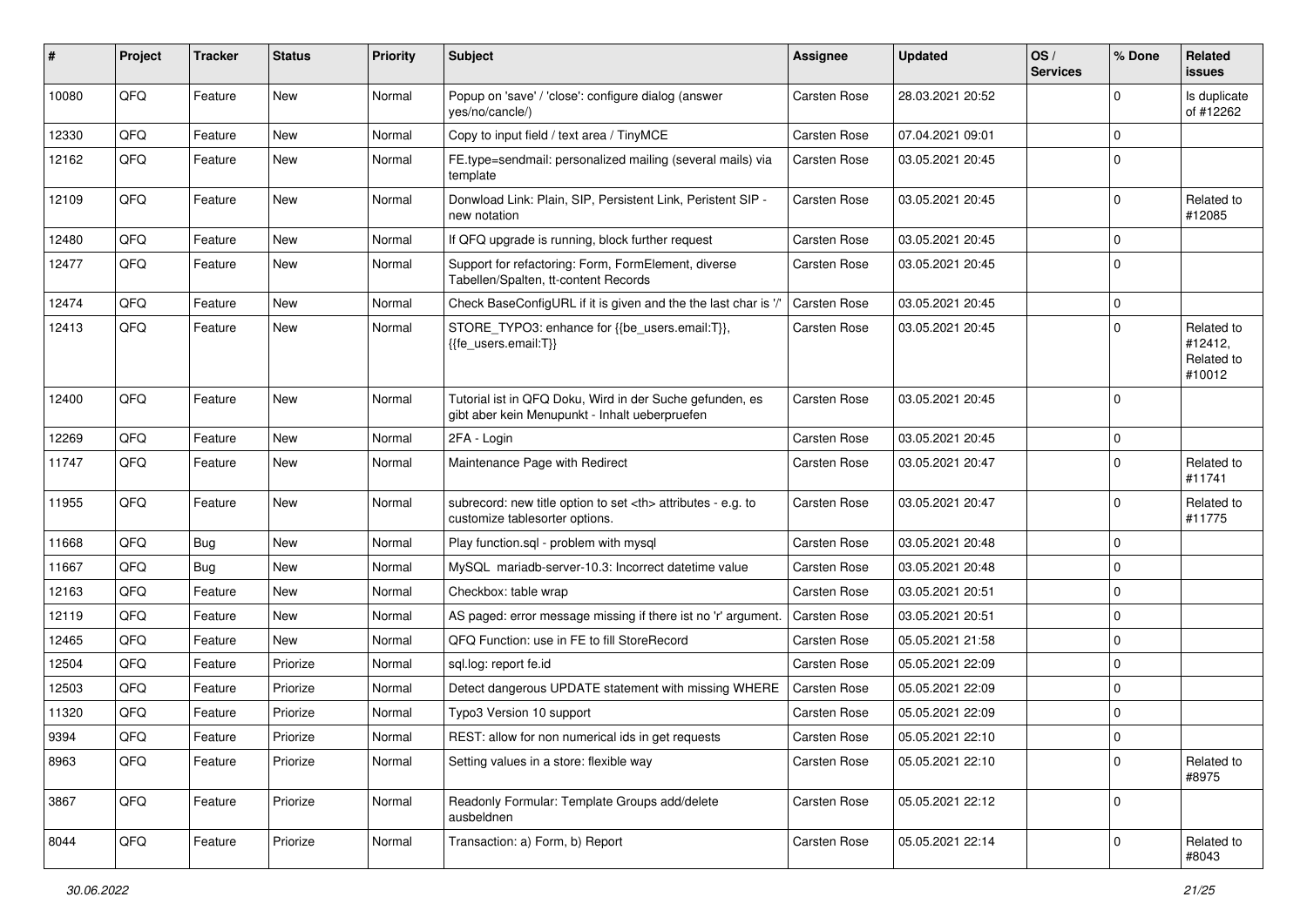| ∦     | Project | <b>Tracker</b> | <b>Status</b>     | <b>Priority</b> | <b>Subject</b>                                                                                                 | Assignee            | <b>Updated</b>   | OS/<br><b>Services</b> | % Done      | Related<br><b>issues</b>                                               |
|-------|---------|----------------|-------------------|-----------------|----------------------------------------------------------------------------------------------------------------|---------------------|------------------|------------------------|-------------|------------------------------------------------------------------------|
| 9668  | QFQ     | Feature        | Priorize          | Normal          | Form.mode: rename 'hidden' to 'hide'                                                                           | Carsten Rose        | 05.05.2021 22:14 |                        | $\mathbf 0$ | Related to<br>#6437                                                    |
| 12439 | QFQ     | Feature        | In Progress       | Normal          | TinyMCE Paste from Word & Character Count/Limit                                                                | Carsten Rose        | 05.05.2021 22:15 |                        | $\mathbf 0$ |                                                                        |
| 12412 | QFQ     | Feature        | New               | Normal          | Action/Escape qualifier 'e' (empty), '0': if given, an empty<br>string (or '0') will be treated as 'not found' | Carsten Rose        | 08.05.2021 09:40 |                        | $\mathbf 0$ | Related to<br>#12413,<br>Related to<br>#10012                          |
| 10011 | QFQ     | Feature        | Priorize          | Normal          | Offer new STORE TYPO3 Variable 'beUser', 'beEmail'                                                             | <b>Carsten Rose</b> | 08.05.2021 09:51 |                        | $\mathbf 0$ | Related to<br>#10012,<br>Related to<br>#12511                          |
| 10012 | QFQ     | Feature        | Priorize          | Normal          | redirectAllMailTo: {{beEmail:T}}                                                                               | <b>Carsten Rose</b> | 08.05.2021 09:54 |                        | $\mathbf 0$ | Related to<br>#12412,<br>Related to<br>#12413,<br>Related to<br>#10011 |
| 12632 | QFQ     | Feature        | <b>New</b>        | Normal          | TinyMCE: Prepare CSS classes for images                                                                        | Carsten Rose        | 04.06.2021 14:35 |                        | 100         | Blocked by<br>#12186                                                   |
| 7890  | QFQ     | <b>Bug</b>     | New               | Normal          | FormElement 'required': extraButtonInfo not aligned                                                            | <b>Carsten Rose</b> | 11.06.2021 21:17 |                        | $\mathbf 0$ | Related to<br>#11517                                                   |
| 9346  | QFQ     | Feature        | Priorize          | Normal          | beforeSave: check if an upload is given                                                                        | Carsten Rose        | 11.06.2021 21:18 |                        | $\mathbf 0$ |                                                                        |
| 9348  | QFQ     | Feature        | New               | Normal          | defaultThumbnailSize: pre render thumbnails                                                                    | Carsten Rose        | 12.06.2021 09:05 |                        | $\mathbf 0$ |                                                                        |
| 6723  | QFQ     | Feature        | New               | Normal          | Report QFQ Installation and Version                                                                            | <b>Carsten Rose</b> | 12.06.2021 09:07 |                        | 0           |                                                                        |
| 6261  | QFQ     | Feature        | <b>New</b>        | Normal          | Persistent SIP                                                                                                 | Carsten Rose        | 12.06.2021 09:07 |                        | $\mathbf 0$ | Related to<br>#10819                                                   |
| 11460 | QFQ     | Feature        | New               | Normal          | Easier creation of changelog: gitchangelog                                                                     | Carsten Rose        | 12.06.2021 10:20 |                        | $\mathbf 0$ | Related to<br>#13467                                                   |
| 12679 | QFQ     | Feature        | <b>New</b>        | Normal          | tablesorter: custom column width                                                                               | Carsten Rose        | 16.06.2021 11:10 |                        | $\pmb{0}$   |                                                                        |
| 5305  | QFQ     | <b>Bug</b>     | New               | Normal          | Upload FormElement: nicht disabled by readonly Form                                                            | Carsten Rose        | 16.06.2021 13:43 |                        | $\mathbf 0$ | Related to<br>#9347,<br>Related to<br>#9834                            |
| 9669  | QFQ     | Bug            | Some day<br>maybe | Normal          | Checkbox / Template Group: radio/checkbox visible broken<br>after 'add'                                        | <b>Carsten Rose</b> | 16.06.2021 13:47 |                        | $\Omega$    | Related to<br>#8091                                                    |
| 10661 | QFQ     | Bug            | In Progress       | Normal          | Typo3 Warnungen                                                                                                | Carsten Rose        | 07.09.2021 13:23 |                        | $\mathbf 0$ | Related to<br>#12440                                                   |
| 10793 | QFQ     | Feature        | In Progress       | Normal          | Update NPM Packages                                                                                            | Carsten Rose        | 07.09.2021 13:25 |                        | 30          |                                                                        |
| 11980 | QFQ     | Feature        | In Progress       | Normal          | protected verzeichnis MUSS geschützt werden                                                                    | Carsten Rose        | 07.09.2021 13:30 |                        | $\mathbf 0$ |                                                                        |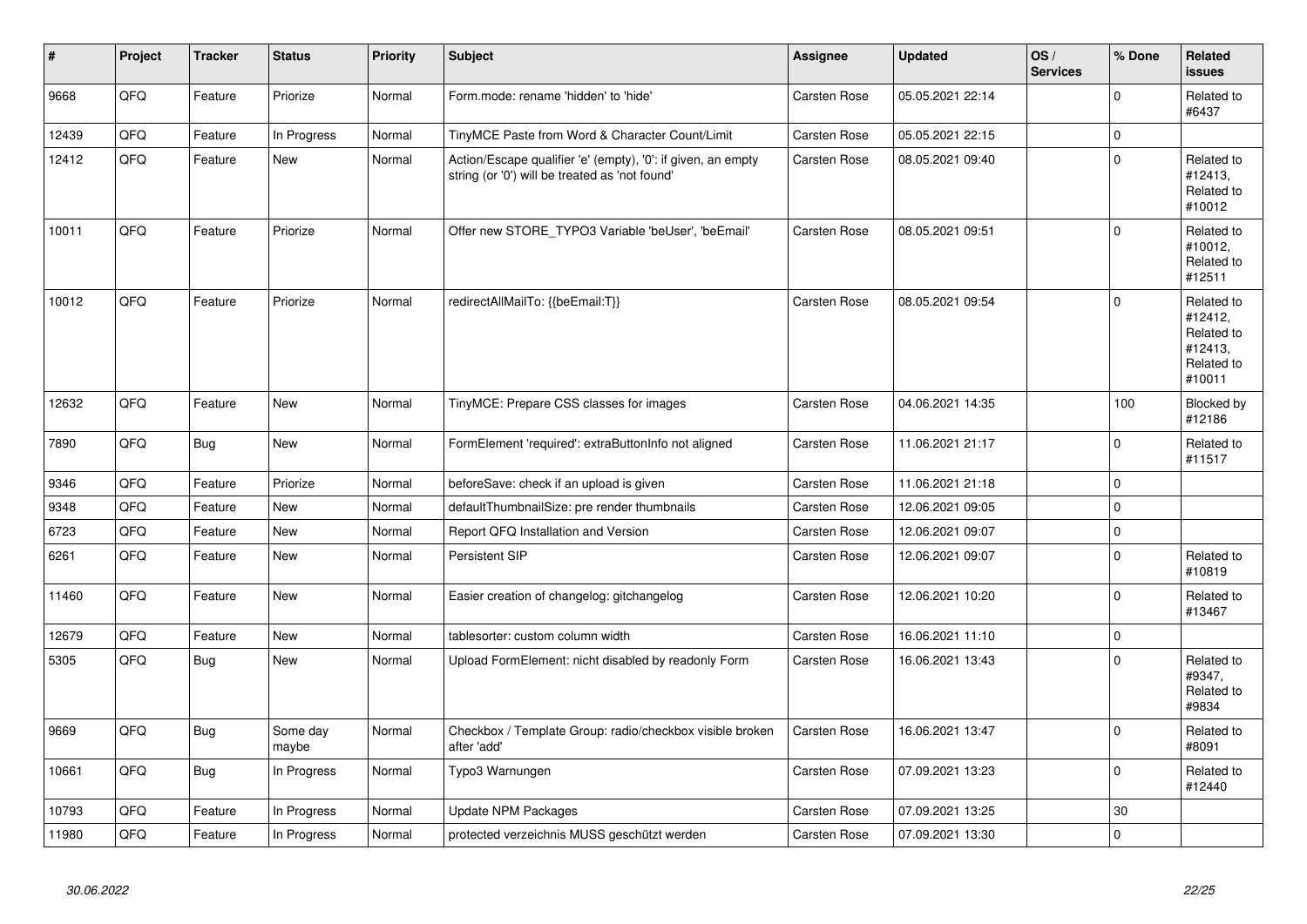| ∦     | Project | <b>Tracker</b> | <b>Status</b>     | <b>Priority</b> | Subject                                            | Assignee            | <b>Updated</b>   | OS/<br><b>Services</b> | % Done      | Related<br>issues                             |
|-------|---------|----------------|-------------------|-----------------|----------------------------------------------------|---------------------|------------------|------------------------|-------------|-----------------------------------------------|
| 12325 | QFQ     | Bug            | Priorize          | Normal          | MultiDB form.dblndex not working for report syntax | Carsten Rose        | 07.09.2021 13:37 |                        | 0           | Related to<br>#12145,<br>Related to<br>#12314 |
| 11036 | QFQ     | Feature        | Some day<br>maybe | Normal          | inline report editor permissions                   | <b>Carsten Rose</b> | 16.09.2021 15:09 |                        | $\Omega$    | Related to<br>#11323                          |
| 10745 | QFQ     | Feature        | Some day<br>maybe | Normal          | <b>Tablesorter Excel Export</b>                    | Carsten Rose        | 16.09.2021 15:09 |                        | $\Omega$    |                                               |
| 10116 | QFQ     | Feature        | Some day<br>maybe | Normal          | TypeAhead: Tag - show inside 'input' element       | Carsten Rose        | 16.09.2021 15:09 |                        | $\mathbf 0$ |                                               |
| 7453  | QFQ     | Feature        | Some day<br>maybe | Normal          | import / export forms QFQ                          | Carsten Rose        | 16.09.2021 15:10 |                        | $\mathbf 0$ |                                               |
| 7452  | QFQ     | Feature        | Some day<br>maybe | Normal          | automate deployment new QFQ version                | Carsten Rose        | 16.09.2021 15:10 |                        | $\mathbf 0$ |                                               |
| 10095 | QFQ     | Feature        | Some day<br>maybe | Normal          | Generic Gitlab Integration into QFQ                | <b>Carsten Rose</b> | 16.09.2021 15:10 |                        | $\mathbf 0$ |                                               |
| 8586  | QFQ     | Feature        | Some day<br>maybe | Normal          | QFQ: Enhance Error message for 'record not found'  | <b>Carsten Rose</b> | 16.09.2021 15:10 |                        | $\Omega$    |                                               |
| 8520  | QFQ     | Feature        | Some day<br>maybe | Normal          | Bring QFQ to Composer                              | <b>Carsten Rose</b> | 16.09.2021 15:10 |                        | $\Omega$    |                                               |
| 8101  | QFQ     | Feature        | Some day<br>maybe | Normal          | Password hash: support further hashing methods     | <b>Carsten Rose</b> | 16.09.2021 15:10 |                        | $\mathbf 0$ |                                               |
| 12315 | QFQ     | Feature        | Some day<br>maybe | Normal          | Form History (Diffs) / Backups                     | Carsten Rose        | 16.09.2021 15:10 |                        | $\mathbf 0$ |                                               |
| 11323 | QFQ     | Feature        | Some day<br>maybe | Normal          | Report Frontend Editor Modal + Codemirror          | Carsten Rose        | 16.09.2021 15:10 |                        | $\Omega$    | Related to<br>#11036                          |
| 11322 | QFQ     | Feature        | Some day<br>maybe | Normal          | Form Element JSON - (multiline parameter field)    | Carsten Rose        | 16.09.2021 15:10 |                        | $\Omega$    |                                               |
| 11217 | QFQ     | Feature        | Some day<br>maybe | Normal          | <b>Extend Script Functionality</b>                 | Carsten Rose        | 16.09.2021 15:10 |                        | $\Omega$    |                                               |
| 10716 | QFQ     | Feature        | Some day<br>maybe | Normal          | Business Logic mit Externen Skripten               | <b>Carsten Rose</b> | 16.09.2021 15:10 |                        | $\Omega$    | Related to<br>#10713,<br>Related to<br>#8217  |
| 12337 | QFG     | Feature        | Some day<br>maybe | Normal          | Database.php: better caching                       | Carsten Rose        | 16.09.2021 15:10 |                        | $\mathbf 0$ |                                               |
| 9013  | QFQ     | Bug            | New               | Normal          | Error in Twig template not handled                 | Carsten Rose        | 20.10.2021 13:43 |                        | $\mathbf 0$ |                                               |
| 13330 | QFQ     | Feature        | In Progress       | Normal          | Multi Form: Upload                                 | Carsten Rose        | 07.11.2021 12:40 |                        | $50\,$      | Related to<br>#9706                           |
| 13354 | QFG     | Feature        | New               | Normal          | Using Websocket in QFQ                             | Carsten Rose        | 10.11.2021 15:47 |                        | 0           |                                               |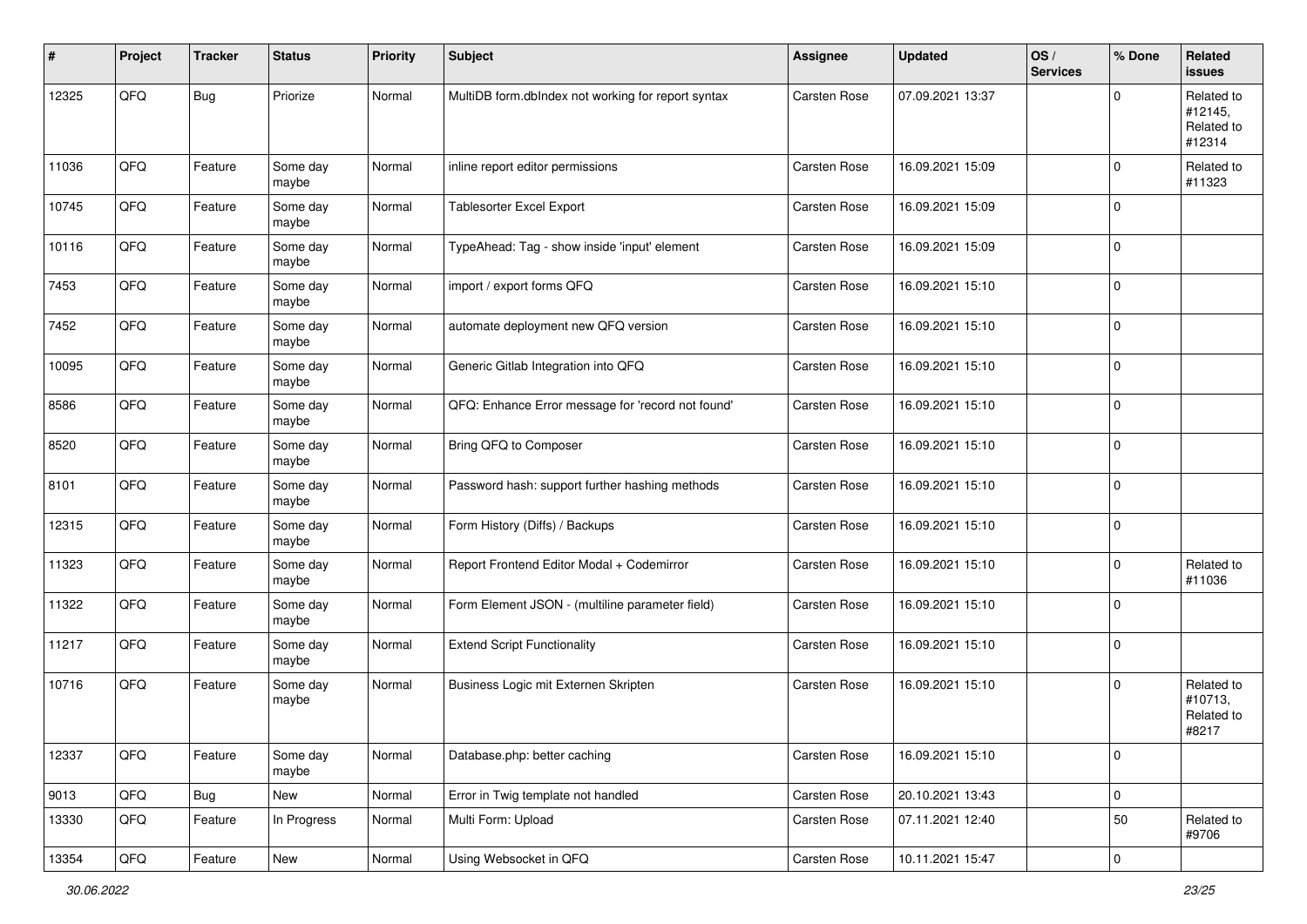| #     | Project | <b>Tracker</b> | <b>Status</b>              | <b>Priority</b> | <b>Subject</b>                                                                                           | Assignee            | <b>Updated</b>   | OS/<br><b>Services</b> | % Done      | Related<br><b>issues</b>                                                |
|-------|---------|----------------|----------------------------|-----------------|----------------------------------------------------------------------------------------------------------|---------------------|------------------|------------------------|-------------|-------------------------------------------------------------------------|
| 11702 | QFQ     | Feature        | <b>New</b>                 | Normal          | HTML Special Char makes no sense for 'allbut' if '&' is<br>forbidden                                     | Carsten Rose        | 07.12.2021 16:35 |                        | $\Omega$    | Related to<br>#5112,<br>Related to<br>#14320                            |
| 9834  | QFQ     | Bug            | Priorize                   | Normal          | Input elements with tag 'disabled' are missing on<br>form-submit: server option 'processReadOnly' broken | <b>Carsten Rose</b> | 07.12.2021 16:43 |                        | $\Omega$    | Related to<br>#9691,<br>Related to<br>#5305, Has<br>duplicate<br>#12331 |
| 13566 | QFQ     | Feature        | Ready to sync<br>(develop) | Normal          | Delete config-example.qfq.php file                                                                       | Carsten Rose        | 23.12.2021 09:25 |                        | $\Omega$    |                                                                         |
| 12327 | QFQ     | Bug            | <b>New</b>                 | Normal          | Copy to clipboard: Glyphicon can not be changed                                                          | Carsten Rose        | 27.12.2021 17:59 |                        | $\Omega$    |                                                                         |
| 13659 | QFQ     | Bug            | <b>New</b>                 | Normal          | wrong sanitize class applied to R-store                                                                  | <b>Carsten Rose</b> | 15.01.2022 14:23 |                        | $\Omega$    |                                                                         |
| 13706 | QFQ     | Bug            | <b>New</b>                 | Normal          | Wrong CheckType in FieldElement LastStatus of Form Cron                                                  | Carsten Rose        | 21.01.2022 18:20 |                        | $\mathbf 0$ |                                                                         |
| 4413  | QFQ     | Feature        | <b>New</b>                 | Normal          | fieldset: show/hidden, modeSql, dynamicUpdate                                                            | Carsten Rose        | 09.02.2022 15:19 |                        | $\Omega$    |                                                                         |
| 5894  | QFQ     | Feature        | Feedback                   | Normal          | Typeahead in Report: show/hide rows dynamically                                                          | Carsten Rose        | 18.02.2022 08:50 |                        | $\Omega$    | Related to<br>#5893,<br>Related to<br>#5885                             |
| 5548  | QFQ     | Feature        | Some day<br>maybe          | Normal          | 801 Textfiles/Scriptfiles als Thumbnail                                                                  | Carsten Rose        | 07.03.2022 16:26 |                        | $\Omega$    |                                                                         |
| 13843 | QFQ     | Feature        | <b>New</b>                 | Normal          | Create JWT via QFQ                                                                                       | Carsten Rose        | 19.03.2022 17:42 |                        | $\mathbf 0$ |                                                                         |
| 13841 | QFQ     | Feature        | <b>New</b>                 | Normal          | Create PDF via iText - evaluate                                                                          | Carsten Rose        | 19.03.2022 17:42 |                        | $\Omega$    |                                                                         |
| 13700 | QFQ     | Feature        | <b>New</b>                 | Normal          | Redesign gfg.io Seite                                                                                    | Carsten Rose        | 19.03.2022 17:43 |                        | $\mathbf 0$ |                                                                         |
| 13592 | QFQ     | Bug            | <b>New</b>                 | Normal          | QFQ Build Queue: das vergeben von Tags klappt nicht. Es<br>werden keine Releases gebaut.                 | <b>Carsten Rose</b> | 19.03.2022 17:45 |                        | $\Omega$    |                                                                         |
| 13467 | QFQ     | Feature        | <b>New</b>                 | Normal          | ChangeLog Generator                                                                                      | Carsten Rose        | 19.03.2022 17:46 |                        | $\Omega$    | Related to<br>#11460                                                    |
| 13460 | QFQ     | Bug            | <b>New</b>                 | Normal          | Doc: Password set/reset  password should not processed<br>with 'html encode'                             | <b>Carsten Rose</b> | 19.03.2022 17:46 |                        | $\Omega$    |                                                                         |
| 13332 | QFQ     | Bug            | <b>New</b>                 | Normal          | Multi Form: Required Felder werden visuell nicht markiert.                                               | <b>Carsten Rose</b> | 19.03.2022 17:47 |                        | $\mathbf 0$ |                                                                         |
| 13331 | QFQ     | Bug            | <b>New</b>                 | Normal          | Multi Form: Clear Icon misplaced                                                                         | <b>Carsten Rose</b> | 19.03.2022 17:47 |                        | $\Omega$    |                                                                         |
| 12716 | QFQ     | <b>Bug</b>     | <b>New</b>                 | Normal          | template group: Pattern only applied to first instance                                                   | Carsten Rose        | 19.03.2022 17:47 |                        | $\mathbf 0$ |                                                                         |
| 12664 | QFQ     | Feature        | <b>New</b>                 | Normal          | TinyMCE: report/remove malicous HTML/JS Code                                                             | <b>Carsten Rose</b> | 19.03.2022 17:47 |                        | $\mathbf 0$ | Related to<br>#14320                                                    |
| 12603 | QFQ     | Feature        | New                        | Normal          | Dropdown (Select), Radio, checkbox:<br>itemListAlways={{!SELECT key, value}}                             | Carsten Rose        | 19.03.2022 17:47 |                        | $\Omega$    |                                                                         |